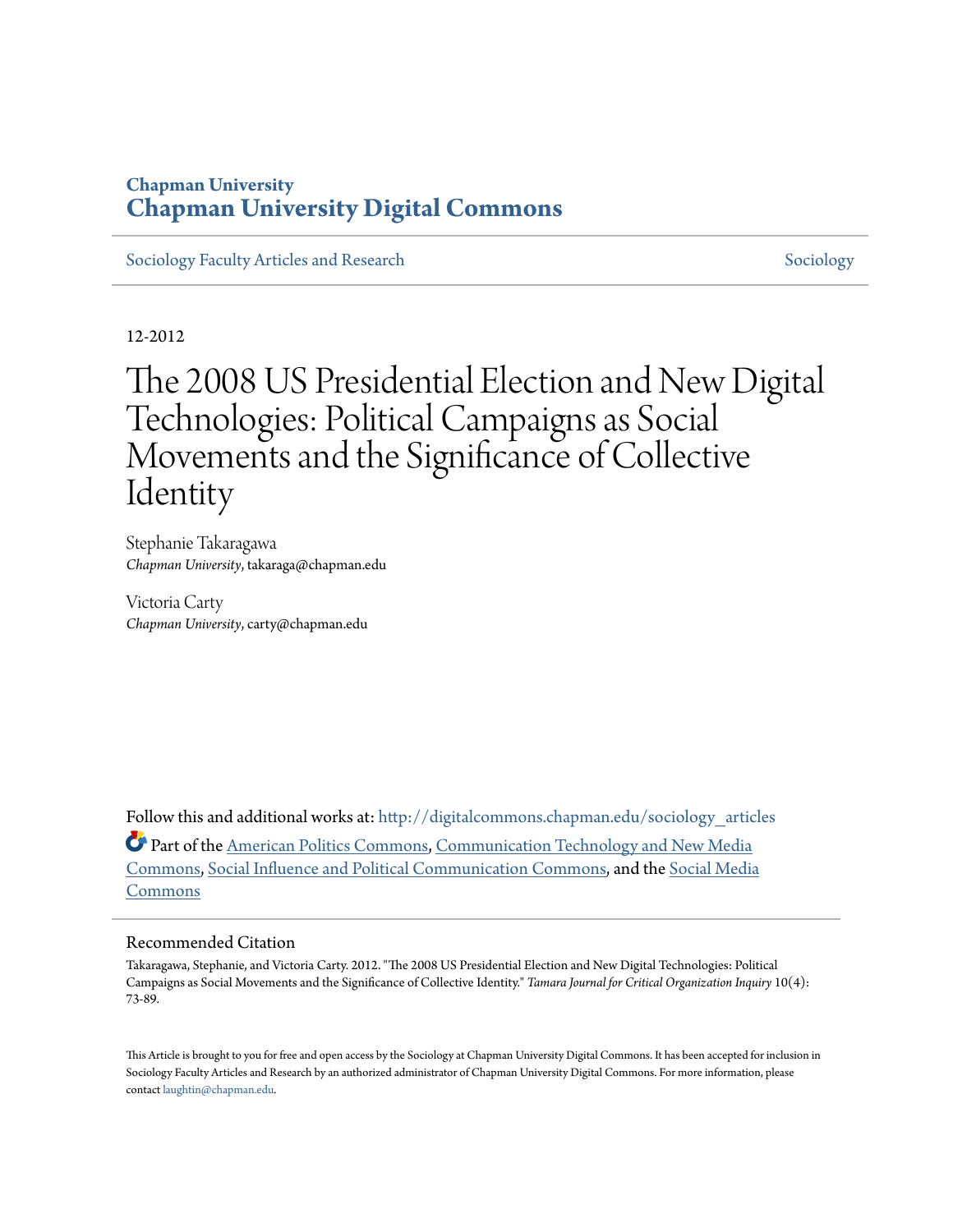### The 2008 US Presidential Election and New Digital Technologies: Political Campaigns as Social Movements and the Significance of Collective Identity

#### **Comments**

This article was originally published in *[Tamara Journal for Critical Organization Inquiry](http://tamarajournal.com/)*, volume 10, issue 4, in 2012.

**Creative Commons License**  $\circledcirc$ 

This work is licensed under a [Creative Commons Attribution-Noncommercial 3.0 License](http://creativecommons.org/licenses/by-nc/3.0/)

**Copyright** TamaraLand Publishers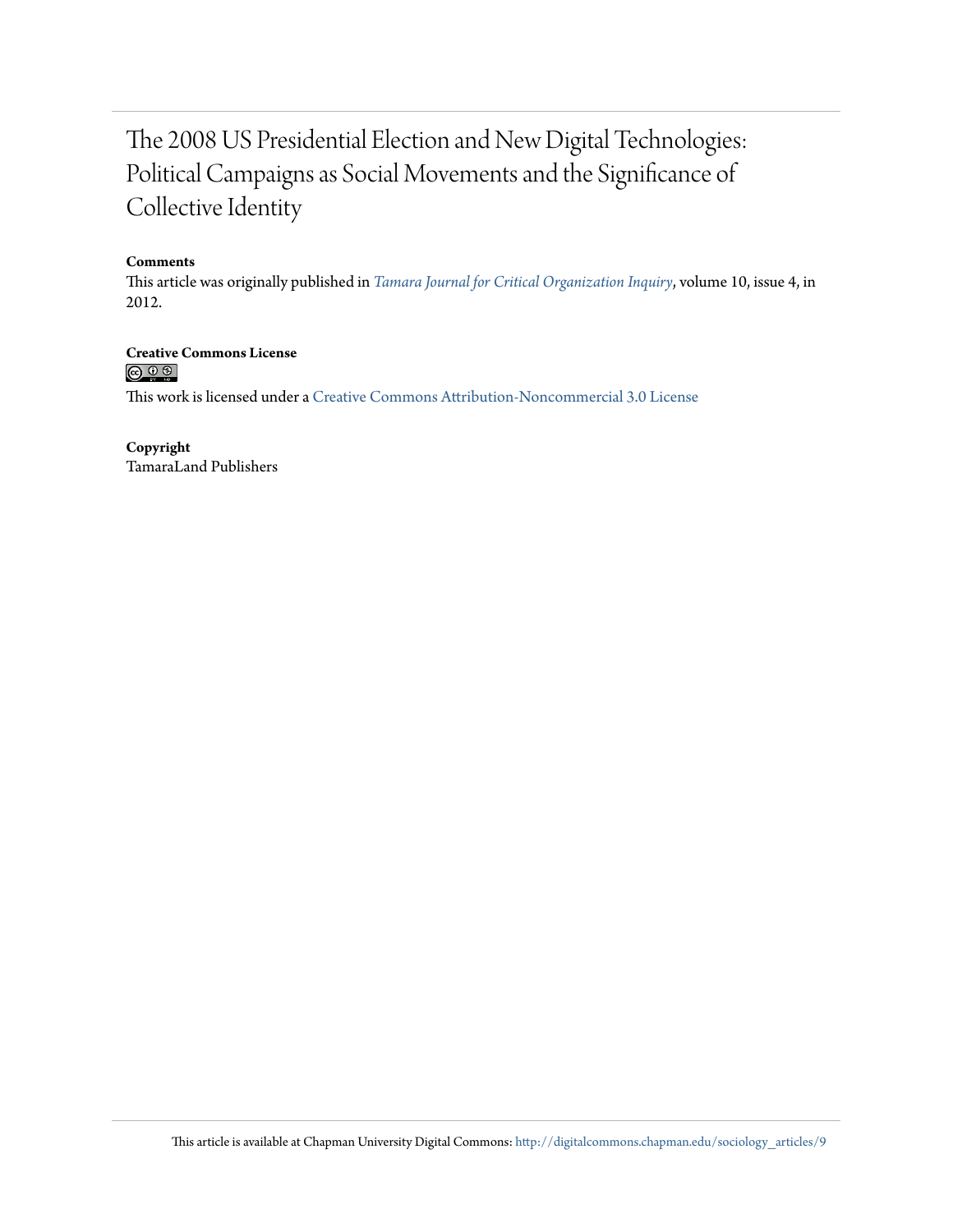

## **The 2008 U.S. Presidential Election and New Digital Technologies: Political Campaigns as Social Movements and the Significance of Collective Identity**

**Stephanie Takaragawa** Chapman University, US

Keywords **Abstract** *Political Campaigns Social Media Collective Behavior*

The growing role of the Internet social networking sites (SNS) has served as a flash point for debate about the democratization of information, particularly in light of their perceived roles in the 2008 presidential election. This horizontal sharing of information undoubtedly facilitated the revival of the youth vote and volunteerism in many ways mimicking traditional grassroots approaches. While the role of the Internet SNS in mobilization efforts and information-sharing cannot be overstated, its effectiveness in creating a new "public sphere," or transforming traditional electoral campaign strategies and communicative practices must be closely examined before generalizations about the democratization of media can be confirmed. In the aftermath of the election, theorists were quick to simplistically identify the use of social networking sites as key to this electoral shift. In this paper we attempt to advance contemporary theorizing of new media and institutional politics by examining specifically how and if ICTs (information communication technologies) and new media platforms are shifting the balance of power in terms of organization and mobilization away from the professional model and toward more democratic and bottom-up efforts. Reconceptualizing some of the basic theories of social movements and collective behavior this paper seeks to address questions such as: how are digitally enabled forms of mobilization affecting who becomes a participant; how do they affect organizational structure and leadership; how do they impact the dynamics of collective action; how do we address the powerful yet ephemeral effect of e-tactics established for short-term gains; can mobilizations succeed without collective identity and/or do we need new categorizations for collective identity; and whether e-tactics serve as a gateway for future participation.

The 2008 U.S. presidential election and the Obama campaign in particular, were exceptional for many reasons. Four of the most notable were that for the first time an African American was voted into office, it was organized in many ways

takaraga@chapman.edu

**Victoria Carty** Chapman University, US carty@chapman.edu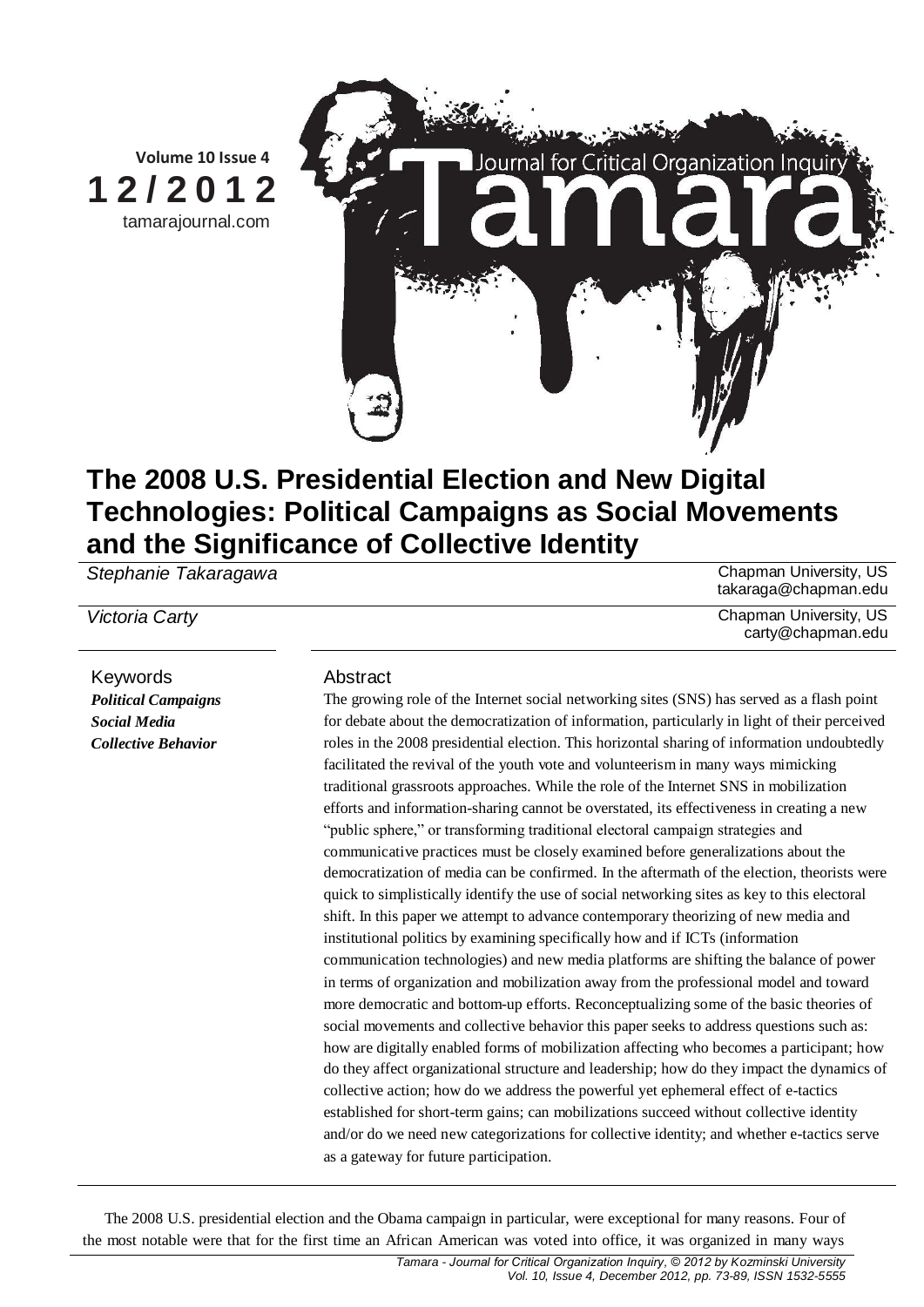like a social movement, young voters turned out to the polls in the highest numbers since 1972, and it was also arguably the first "social media" election given the role of the Internet and other new digital technologies. The centrality of new media to the campaign is best expressed with the "Be the First to Know" registration site that first released news of Obama's running mate via a text message. The August 28 text from Obama to his supporters read: "Breaking news: the text message is out and it's official…Barack Obama has selected Joe Biden to be his running mate" (Davy, 2010). This paper will explore the relationship between Obama's nomination and new media forms used during the campaign, foregrounding how the Obama team attracted younger voters, and how they were mobilized to participate in the election. Furthermore, this paper will look at traditional social movement theory to determine how digitally enabled forms of mobilization affect media production and consumption patterns of the participants, how they affect organizational structure and leadership, and how they impact the dynamics of collective action. While the integration of new media forms provides the platform through which to analyze new communicative patterns that have been deployed by campaign strategists capitalizing on technologies aligned with horizontal information flow-through, and the rise of the "prosumer" (Toffler, 1980), this paper shows mobilization is still largely structured in a traditional top-down hierarchy. Yet by capitalizing on content of "hope" and "change," transmitted through new media forms which privileged horizontal information flows, the Obama Campaign specifically appealed to, and mobilized the millennial demographic.

The growing role of SNS's such as Facebook or MySpace and web 2.0 in general as sources of information for Americans has served as a flashpoint for debate about the democratization of information and the realization of a collaboration economy (Aun 2007; Boyd 2008; Drehle 2008; Earl & Kimport 2011; Future Majority 2008; Goldberg 2008; Hindman 2007, Tapscott and Williams, 2007). This horizontal sharing of information, which contests traditional modes of media distribution patterns, has often been cited as facilitating the revival of the youth vote and volunteerism among young voters during the election. This revival can be seen in the fact that the turnout among young voters (18-29), at 52% (Center for Information and Research on Civic Learning and Engagement, 2008) was just shy of the record set in 1972 (which was the first presidential election after the mandate in which the federal voting age was lowered to 18), and sixty-six percent of them voted for Barack Obama (Drehle 2008). In terms of volunteering, a CBS-MTV poll found that one-quarter of voters under the age of thirty had worked on a campaign, joined a political club, or attended a political rally (Lawrence, 2008).

The role of SNS's in mobilization efforts and information-sharing throughout the election cannot be overstated. For example, 39% percent of Americans said they had watched online political videos (candidate debates, speeches and announcements), which is triple the rate from 2004, and forty-six percent reported that they used the Internet, email, and texting to get news about the campaign, share their views, and mobilize others (Smith & Rainie, 2008). The proportion of Americans who stated that they regularly learned about the campaign from the Internet more than doubled since 2000; from nine percent to twenty-four percent, and forty-two percent of those aged 18-29 reported that they learned about the campaign from the Internet, which was triple the percentage for any news source (Kohut, 2008).

Within this new media context, understanding how information is deployed and gathered and its subsequent effects on varying demographics sheds light on larger cultural shifts in terms of information gathering, civic engagement and identity construction. New communicative strategies aimed at younger demographics has proven to be key in political realignments; a process that occurs every four decades or so as subsequent generations take charge of their political landscape (Winograd & Hais, 2008). In the aftermath of the election, critiques were leveled against theorists who were quick to simplistically identify the use of social networking sites as key to this electoral shift without a great deal of attention to *how* such media networks were deployed and towards which ends (Boyd, 2008b; Dahl, 2008). In this paper we attempt to advance contemporary theorizing of new media and institutional politics by examining how and if Information Communication Technologies (ICTs) and new media platforms are indeed, shifting the balance of power in terms of organization and mobilization away from the professional model (reliant on professional pollsters and funding from entrenched interest groups) and toward more democratic and bottom-up efforts. We focus on the use of social media networks specifically by millennials to understand how politics and political understanding are integrated into their daily communication patterns. Examining the repertoires, tactics, decisions and resources employed by the Obama campaign allows us to illustrate how it combined political goals with culturally- and grassroots-oriented efforts that integrated new media technologies into an organizational structure that resembled a social movement in some key ways. Furthermore, both form (SNS's) and content ("hope" and "change") provided accessible messages to be disseminated over a horizontal network of information exchange, turning the media consumer into a media producer, or "prosumer" as Toffler prophesized for the potential of new media (1980), realized now through Web 2.0. However, this paper contends that while SNS's in fact facilitates a "prosumer" model, it was largely through the manipulation of top-down strategies of traditional hierarchical means of production which temporarily mobilized a previously untapped voter bloc. In addition,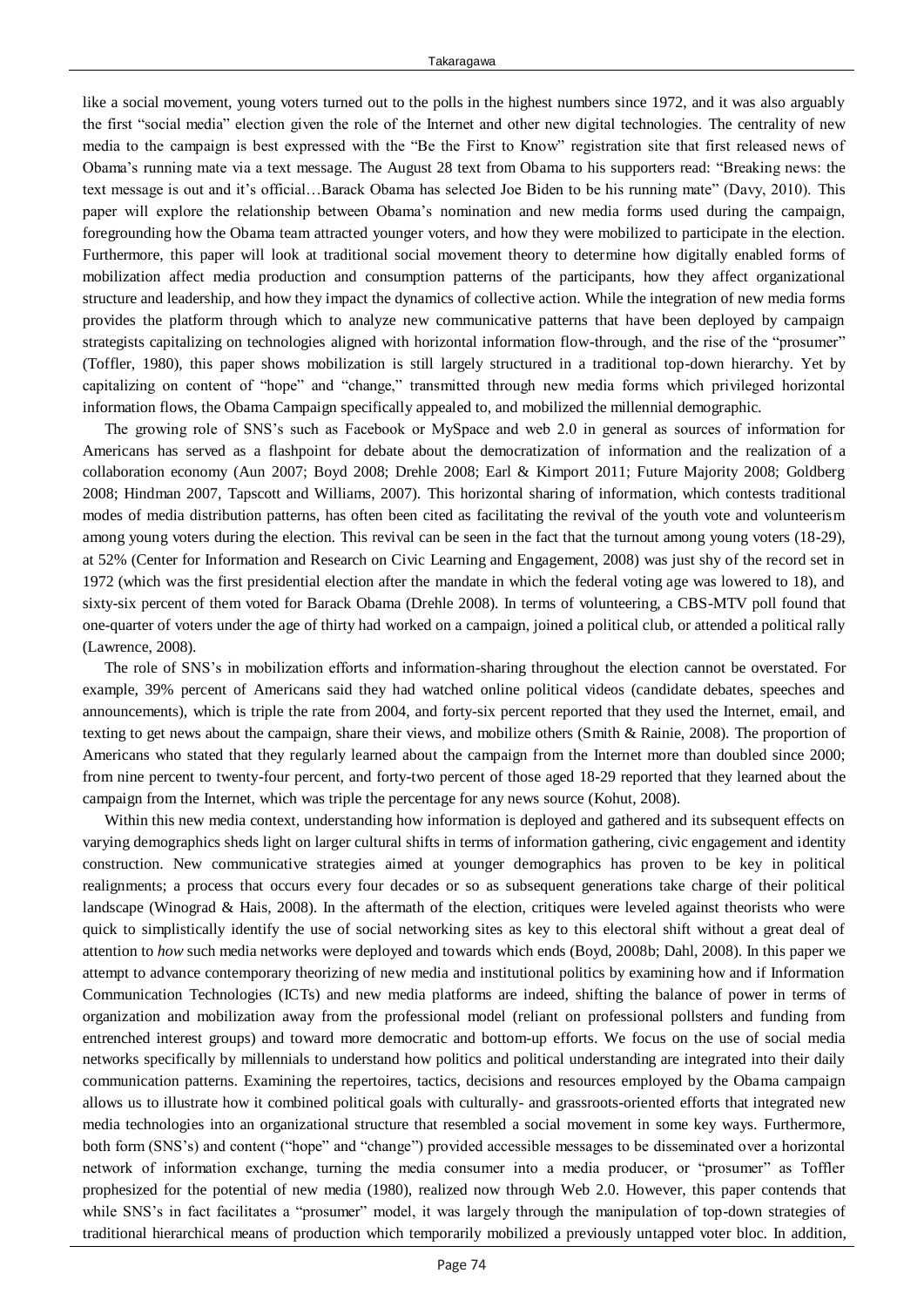this group lacked the momentum to construct and maintain autonomy after the election, as a result of the imposed structure largely due to the stringent rules of order which prevented a viable full-scale creation of a virtual "public sphere."

#### Theories of ICTs and Their Impact on Collective Behavior and Politics

Given the increasingly crucial role of information and communication technologies in contemporary social and political life, and the accompanying mediated communities, networks, and organizational models, the way that developing communication systems impact public discourse is of great significance (Castells, 2007, 2006; Harvey, 1998). Furthermore, the possibilities of collaboration and open-source information have contributed to greater human productivity and potential (Tapscott & Wiliams, 2007). Habermas' (1993, 1989) discussions on communication technologies (most notably mainstream media) focus on their negative impact on the public sphere and participatory democracy. Habermas contends that this realm has been colonized as relationships are increasingly mediated by money and power, and that entrenched political parties and interest groups now substitute for participatory democracy. He also claims that with the increasing power of media corporations in public life, citizens have become passive consumers of goods, services, political administration, and spectacle. The result is a decline in democracy, individuality, and freedom. Though he is optimistic about the possibility of the revitalization of the public sphere -- one that embraces democracy based on a political community and an activist public sphere that can collectively define its political will and implement it based on common interests -- his theory stops short of assessing how technological and media advances may bring this to fruition.

Literature across the disciplines of sociology, anthropology, and communication studies has begun to acknowledge how new ICTs are revolutionizing the way collective political and social actions are organized (both online and offline), though scholars debate the impact of these new media with the potential of expanding the notion of public sphere through SNS (Westling, 2007). We situated our study within in this context. While there is agreement that SNS's dramatically expanded access to politically relevant information and offer citizens new possibilities for learning, resources, and action (Carty, 2011; Nipp, 2004; Wellman, 2000), it is largely based on the media form and integration. Many have noted specifically how these affect the way that volunteers are amassed, funds are raised, and messages honed and delivered (Bennett et al., 2009; Heany and Rojas, 2007). Some argue that it allows for a more informed citizenry and novel forms of activism in that there are multiple producers, distributors, and consumers of information (Castells, 2006; Poster, 1995). Similarly, scholars have noted the shift from the uni-directional flow of information (as it existed under the controlled and centralized nature of broadcast TV and mainstream media) toward new forms of media that provide Peer-to-Peer (P2P) sharing and horizontal forms of communication (Jenkins, 2006; Langman, 2005). Castells' approach to the media and the public sphere reframes the discussion in terms of the centrality of the *network* of information, going beyond Habermas' original conceptualization. Our work looks at the relationship of P2P and horizontal information flows to community, social identity and mobilization.

Other research illustrates how the Internet allows for participants to comment on and/or pass along information through virtual public spheres of grassroots-based interpersonal networks of discussion and debate, transforming the media consumer into a media producer (Jenkins, 2006; Toffler, 1980; Van Aelst and Walgrave, 2003). Bimber (2003) refers to this as "accelerated pluralism" -- a shift toward a more flexible and issue-based group politics as mobilizing becomes more accessible to new political organizers and activists who do not necessarily have financial or institutional connections. The organizational features are thus constituted by loosely articulated and pluralistic networks that permit multiple memberships and part-time participation that work outside of formal institutions and in some instances are able to translate goals into organizational means, what Mann (2000) calls "interstitial locations." These innovative forms of organizational flexibility and efficiency, enabled by mediated communities and networks, allow social movement actors and political candidates to subvert the traditional professional campaign model that is reliant on mainstream media and professional consultants in terms of outreach, recruitment, mobilizing, and fundraising.

Digital media platforms also allow for the development of community in spite of physical distance as weak-ties provide opportunities for people to create and expand disparate organizational networks, or "networked individualism" (Wellman, 2000). Castells (2007) refers to this as a new type of "informational politics" that results in a unique kind of civil society based on the "electronic grassrooting of democracy." Kahn and Kellner (2003) describe these virtual public spheres that coalesce in cyberspace as post-subcultures -- spaces created for the democratic construction and negotiation of project agendas. And finally, others document the spillover of activism whereby digital network configurations and communication extend to face-to-face, offline political engagement that often facilitate permanent campaigns and strengthen advocacy networks -- the gateway effect (Bennett et al., 2009; Earl & Kimport, 2011). This spillover also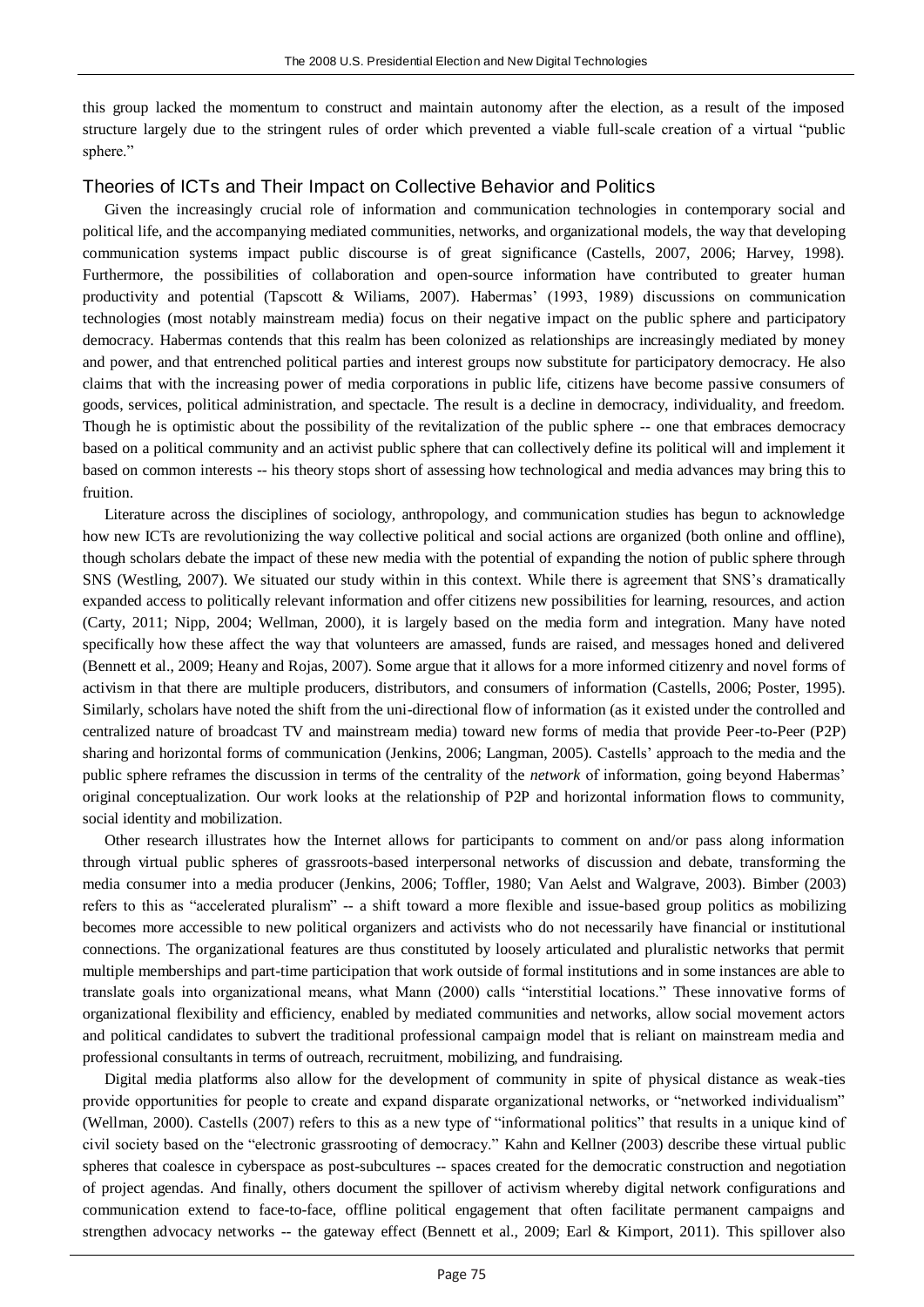encourages the development of organizational skills, leadership, experience and mobilization by providing organizational bases from which more complex forms of organization can develop (McAdam, Tarrow & Tilly, 2001).

A more critical analysis of electronic mediated information systems, however, reveals a number of limitations. Lewis, et al., 2005., drawing from Putnam (2000) and others, sees the increased role of media shifting political participation as ―the concept of the citizen replaced by the more limited idea of the consumer. Citizens are actively engaged in the shaping of society and making history; consumers simply choose between the products on display" (5-6). Others find that new forms of media may indeed be weakening standard forms of political and social engagement, inducing anomie and eroding social capital by enabling users to retreat into an artificial world (Nie & Erbring, 2000; Kraut et. Al., 1998). This resonates with the overall increasing concern about diminished membership in civic and political organizations as Putnam (2000) suggests, as the very networks that enable individuals and groups to work together can create a division between individual and collective interests.

Bimber (2003) also draws attention to the fact that most people are highly selective in their attention to political issues and their assimilation of information. Additionally, many discussion groups and listservs discourage challenges to the information and conclusions drawn by members because they tend to be composed of like-minded people who are often predisposed to issues that draw Internet users to various sites (Langman, 2005) in what Norris calls the "vicious circle" (2002). Other critiques of new media and communication technologies document problems regarding elite domination over cyberspace and control over listservs by list owners or gatekeepers (Pickerill, 2003; Meikle, 2002). Recent research also exposes how practices of professional management can be extended by way of new media platforms. For example, links that are created through digital tools based on past email communications and Internet use can be manipulated by elites who select citizens as receptors of political communication based on their Internet usage or data shadows (Hindman, 2007; Howard, 2006).

One consequence is that lobbyists, politicians, and interest groups often argue on behalf of profiles without the explicit support of the real person casting the shadow based on the information gathered through data mining (and much of the information collected without informed consent). Additionally, through various registration requirements and the gathering and selling of demographic and psychographic information mediators can create databases of voter profiles that are then used to market citizens through these intermediaries. Howard (2006) illustrates how, through the process of redlining, mediators can determine what kind of information is sent or withheld from potential recipients based on their profiles and online activity, and therefore, although the Internet contains a vast amount of information not available in the past, users may not always have access to it.

The deployment of ICTs can be argued as having a negative impact on the public sphere, or at least it can be maintained that entrenched political parties and interest groups do use ICTs to reproduce traditional top-down patterns of communication. Yet, those same technologies also provide a platform for like-minded groups to potentially exploit this system, particularly as millennials develop greater expertise with the technologies and begin to actively shape the media through their own uses. While social media sites such as YouTube, Facebook and MySpace were all created with specific intentions in mind, it is the user who helps determine and define the directions of development for these sites. Understanding an on-the-ground approach to their own social and communicative practices is key in understanding the potential for Web 2.0 and its impact on institutional politics. Networked individualism and a networked public sphere may be sidelined, but are not entirely off the table.

#### Political Campaigning, the Internet, and New Media Platforms

Political campaigning in cyberspace began in 1996 as a number of candidates created relatively simple websites providing campaign material electronically that would typically have been printed on flyers, basically operating as a detailed campaign poster. By 2000 candidates had expanded Web pages by encouraging viewers to make donations. However, it was in 2004 that the Internet became an integral component of political campaigning as citizens were increasingly taking advantage of new ICTs to gain knowledge of the candidates and participate in their political campaigns. There was also a turn toward greater citizen-to-candidate and citizen-to-citizen interactivity through blogs, online discussion forums, and other ICTs. During the 2004 presidential election thirty-seven percent of all Americans, and sixty-one percent of those online used the Internet to get political news and information, discuss candidates, volunteer, or give contributions to candidates (Rainie et. al., 2005).

It was Howard Dean, the Democratic presidential nominee (who ultimately lost the Democratic nomination to John Kerry), who pioneered new ways of engaging supporters online. Through a network of websites and blogs the Dean campaign (led by campaign manager Joe Trippi) created a dedicated Internet following that helped Dean lead all Democratic candidates in fundraising (Rice, 2003). Over the course of the primaries 280,000 supporters contributed \$40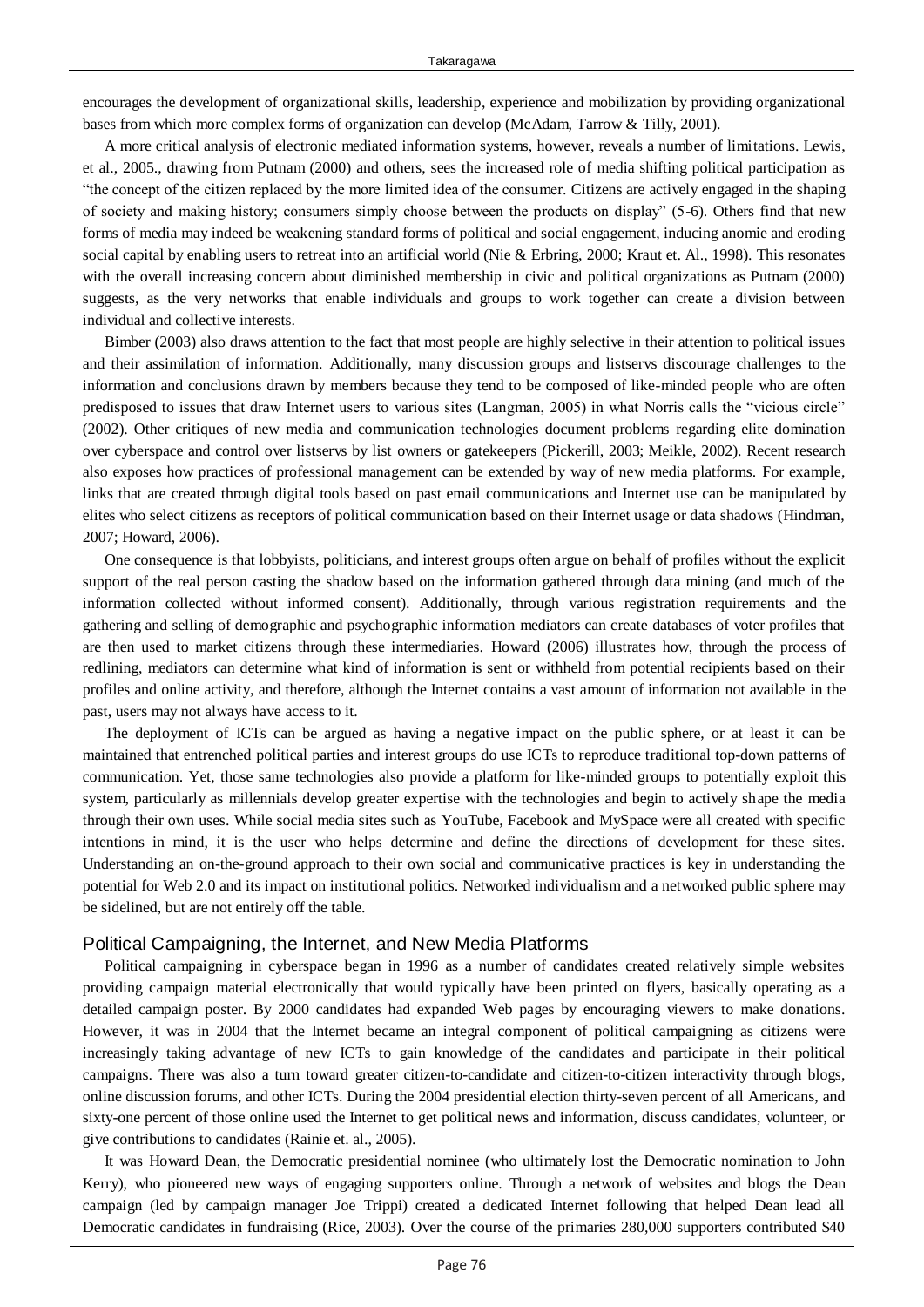million to the campaign, a Democratic Party primaries record (Singel, 2004). This was radically enhanced in 2007 when Republican nominee Ron Paul created the "money bomb," wherein supporters are given a twenty-four hour time frame to make donations. Paul raised \$4.3 million in twenty-four hours online in November, and in December raised \$6 million online in the same time frame (Baldwin, 2007). The efficiency and financial benefits of fundraising online in terms of overhead cost and relying on rank-and-file supporters in comparison to traditional fundraising is critical. In typical fundraising drives, a percentage of the funds raised are used to cover the cost of the event; contributors are required to make a minimum contribution and direct mail is sent to many non-contributors to cast a wide net (Wilcox, 2008).

Dean was also the first presidential candidate to create a blog as part of his communication strategy and was adept at linking with other political groups and positioning the campaign in existing online political blogs, most notable the Daily Kos (Wolf, 2004). Blogs were later activated by other top Democrat contenders such as John Edwards and John Kerry, and George Bush on the Republican side. The main online driving force behind Dean's strategy was the use of peer-topeer politics through manual referral and automated linking technologies. Perhaps most effective was the use of Meetup.com (an Internet tool that allows individuals to connect virtually in order to find people in their local communities). Mobilizing an accelerated pluralism through an "interstitial model," Meetup.com appeared to exemplify an early basis for transformational campaigning structures. In March of 2003 there were seventy-nine Meetups for Dean in fourteen cities; by the end of the year the Dean group on Meetup had 140,000 members and 800 meetings were held across the country in December alone, thus uniting Web and field recruitment (Dodson & Hammersley, 2003). Acknowledging the significance of the bottom-up, grassroots and Web-based activism, Dean explained, "They built our organization for us before we had an organization" (Wolf, 2004).

However, the grassroots and decentralized network of supporters never merged with the traditional Democratic power structure or leadership (of which Dean was very critical), and Dean Headquarters did not play a role in regulating the various networks (Hindman, 2007). The technology at the time did not allow the campaign to retain control over the Meetups, which were left up to Internet activists and local organizers. Dean was also unable to translate the online energy into effective canvassing efforts on the ground outside of the use of Meetups (though there was an effort to do so). These three shortcomings were circumvented by presidential candidate Barack Obama in 2008, whose campaign perfected and far surpassed Dean's innovative use of the Internet and added SNS to combine online communication with on-the-ground canvassing efforts. Ultimately, the Obama team organized the campaign and mobilization of supporters more like a social movement than a traditional political campaign.

#### The Obama Campaign: Peer-to-Peer Networks and New Media

As noted, there was a major spike in the voting rate among the 18-29 demographic in 2008. This turnout was significant because although young citizens represent one of the largest voting blocs, over the past three and a half decades this segment has tended to vote at low rates. Whereas in 1972 fifty percent of all eligible young people voted, this dipped to forty-one percent in 2000. Between 2000 and 2008 there was an eleven percent increase in youth voter turnout; the rate was forty-one, forty-eight, and fifty-two percent respectively for the 2000, 2004, and 2008 elections (Center for Information and Research on Civic Learning and Engagement, 2008). An estimated twenty-three million young Americans under the age of thirty voted in the 2008 presidential election, and this age group constituted eighteen percent of all voters (Tisch, 2008). Voters twenty-five years old and younger (many first time voters) turned out in record numbers and did so across party lines. In 2004 the 18-29 bloc was the only demographic to break for Kerry, who got fifty-four percent of the vote versus George Bush's forty-four percent (Goldberg, 2008). During that election young voters were targeted not so much by politicians but by grassroots advocacy groups, mostly in the form of entertainment and politics as part of mass culture via celebrities, advertisements on MTV, and cultural events like the Rock the Vote Tour. Though early efforts effectively got young people to the polls, similar to previous presidential campaigns, there was no incentive or real opportunity for them to volunteer and work within the campaigns. This changed in 2008 as the Obama staff specifically targeted youth to not only vote, but more importantly, to participate in the campaign by serving as recruiters, fundraisers, mobilizers, and canvassers. By creating opportunities the campaign not only appealed to, but mobilized this demographic by using language they understood and in familiar territory via SNS's including Facebook, MySpace, Twitter.

By 2008 the use of digital forms of technology was extensive in political campaigns. Blogs, social networks, text messaging, email lists, candidate's Web pages, social networking sites, and photo and video sharing sites were harnessed to reach, inform, and mobilize supporters. All candidates had Web strategies, Web teams, and multiple points of presence online, including Facebook, MySpace and YouTube to connect with potential voters (Hesseldahl et al., 2008). Seven of the sixteen candidates who ran for the presidency announced their candidacies on YouTube, and all opened YouTube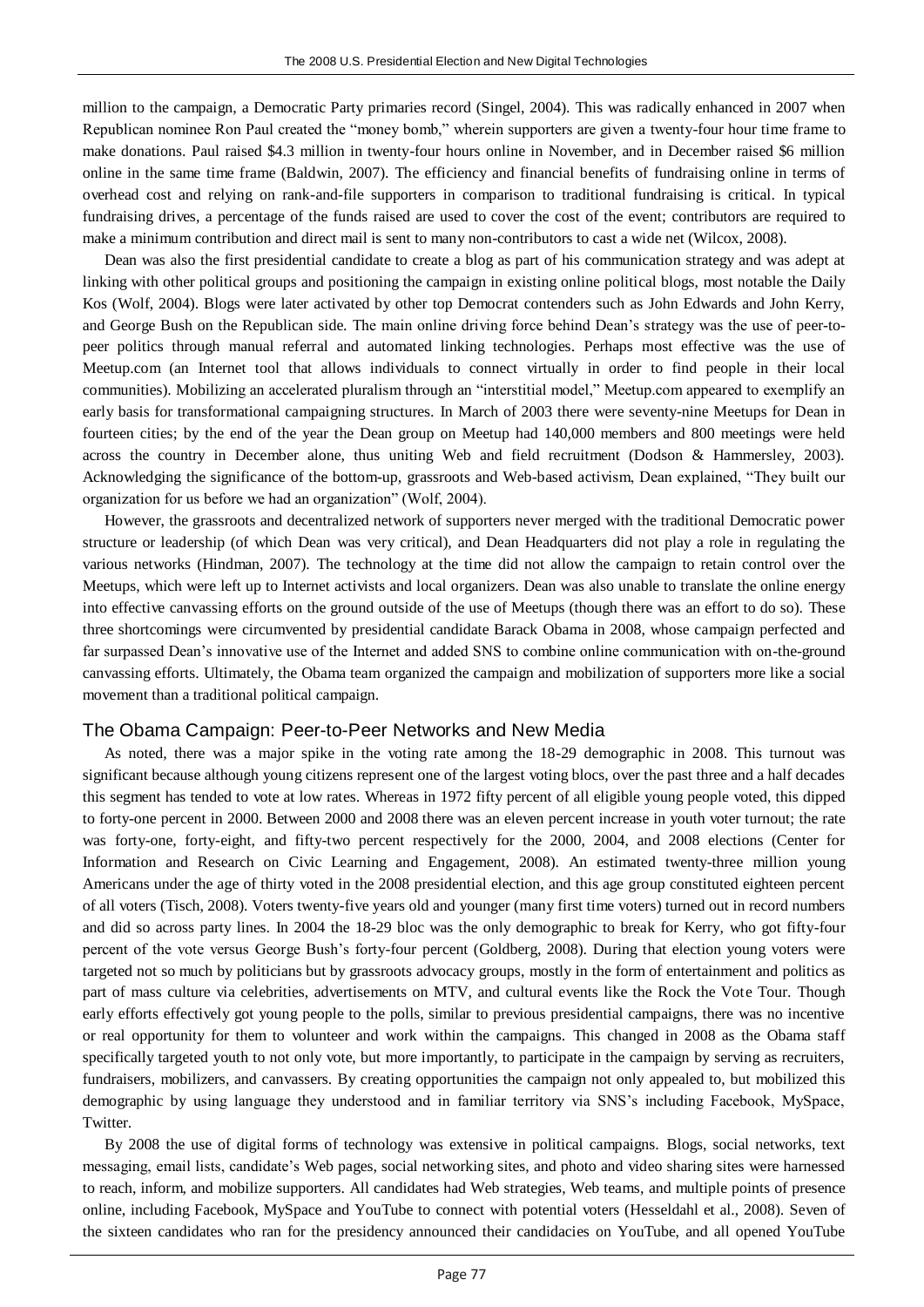accounts. In preparation for the election, YouTube created YouChoose, a section of the site devoted to the posting of videos from candidates in the form of speeches and ads (Rawlinson, 2008). However, Obama far surpassed all of the other candidates in its novelty of these 2.0 tactics. Early in the campaign it hired Facebook co-founder Chris Hughes as part of its team, showing an understanding of the importance of SNS's and, more specifically, the demographics most actively using new media. More than 70% of Americans aged 18-34 have or use a Facebook or MySpace account according to a recent Harris poll (Harris Interactive 2010). ICTs provided a platform for people to engage in dialogue with candidates and each other through features such as video responses, text comments, and ratings. The social networking site MySpace hosted online town halls with presidential candidates at various colleges and universities whereby members could watch the webcast and submit questions both in person and over the Web. It also launched a pre-primary straw poll that allowed MySpace users to vote on candidates, and its Impact channel housed all of the presidential candidates' official MySpace pages (Aun, 2007).

The Obama campaign, more than that of any other candidate, mastered the use of new digital networks to rework the relationship between citizens and candidates, recognizing that tapping into social circles of young people was critical for their participation in Obama's bid for presidency. For example, wired Obama voters were more than twice as likely to contribute money (fifteen versus six percent) and to sign up for campaign-related volunteer activities (eleven versus four percent) than offline supporters (Smith, 2009). Overall, three million donors made a total of \$6.5 million donations online, adding up to more than \$500 million, and of those, six million were in increments of \$100 or less (Vargas, 2008). Seventy-four percent of 2.0 Obama supporters got political news and information online, and twenty-two percent of voters under the age of thirty said that they would not have been as involved in the campaign if not for the Internet (Goldberg, 2008). By foregrounding new media as a strategy for communication and mobilization during the election, the Obama campaign was able to expand its outreach among various populations who do not engage with what was considered to be traditional (broadcast news, newspapers, political journals and magazines) media forms.

Again, the demographics as related to new media were significant to Obama's success. For example, in 2008, twothirds of Internet users under the age of thirty had a social networking profile, and half of those used social networking sites to get or share information regarding the campaign and to seek out ways to participate (Aun, 2007). Twenty-seven percent of those ages 18-29 had retrieved campaign information from social networking sites, whereas just four percent of Americans in their thirties and one percent of those ages forty and older got news about the campaign that way (Kohut, 2008). Among respondents under the age of thirty, eight percent said they signed up as a "friend" of one of the candidates on a website compared to three percent for those ages 30-39 (Kohut, 2008). This phenomenon, of "friending" that has been activated by the social media sites, such as Facebook and Myspace illustrates the ways in which traditional campaign strategies must be integrated into patterns consistent with established norms for new media users. Furthermore, it also connects the candidate to the voter within this newly reframed social context creating a relationship, albeit arguably a superficial one. Additionally, according to Nielsen/Net Ratings report, MySpace users between 18-24 were nearly three times more likely than average Web users to interact online with a public official or candidate. The under 30 demographic was forty-two percent more likely to view online videos that related to politics or public affairs, and thirty-five percent more likely to listen to online audio related to political and public affairs (Aun, 2007). The confluence of new media outlets amassed a tipping point of visible support among millennial demographics whose visible social status, reflected in memes of support through the mechanism of "friending," created a connection between the elections and emergent political identities, favoring Obama, as youth reached voting age.

#### Social Capital in the Obama Campaign as E-Tactic

The Obama campaign also built a powerful political infrastructure to complement the Internet and SNS's during the primaries when it hired Joe Rospars (who had worked on Dean's campaign in 2004) to assist Facebook's Chris Hughes and be the online director. This New Media Division created Obama's own social networking site, myBarackObama.com (MyBO), and managed his presence on all SNS's (Sifry, 2008). Ultimately, MyBO served as an online platform that offered a campaign blog, detailed supporter profiles, personalized fundraising pages, applications to manage affinity groups, videos, speeches, photos, how-to guides that gave people materials to create their own content, and event-planning tools. It channeled people to the specific activities and causes that were deemed most important to fulfilling the campaign's electoral strategy (Lutz, 2009). It was highly efficient and flexible in that it maximized group collaboration and gave individual volunteers tasks they could follow on their own schedule with the goal being to "provide opportunities" for the most casual supporters to stay involved, while also providing more strenuous opportunities for the smaller core of activists" (Liasson, 2008). Furthermore, its multiplatform approach to media content were accessible to not only mediasavvy millennials, but bridged all demographics engaged in emerging technologies at many levels.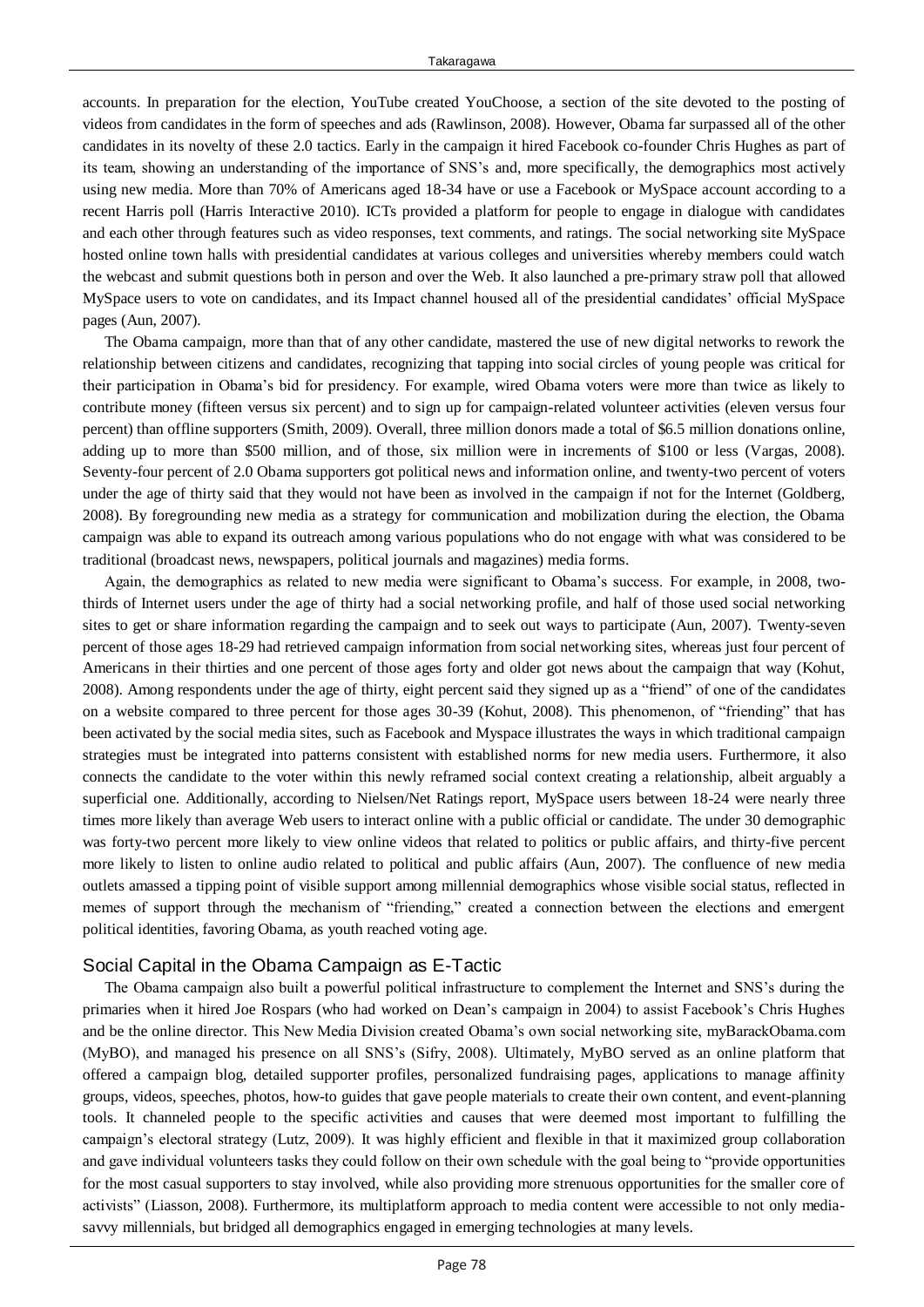MyBO also utilized social-psychological mechanisms to motivate new forms of electoral participation, which mirrored social capital forms of SNS's as already employed by its primary demographic (Ellison et. al., 2007). Social networking sites such as Facebook become places for individuals to express their identities through "show rather than tell" (Zhao et. al., 2008), accruing social capital through number of friends, posts or activities. For example, on MyBO participants could earn reputation points that visibly displayed their involvement for different activities, thereby creating competition among supporters (Stelter, 2008). By the end of the campaign there were two million active users of MyBO. The site raised over \$200 million and coordinated nearly 70,000 events; there were 35,000 affinity groups for Obama and thirteen million people on his e-mail list (Ambinder, 2008). The Obama team intertwined MyBO, the Internet and other media platforms into every aspect of the political organizing efforts and far surpassed those of Republican contender, John McCain's. Aggressively seeking young voters, Obama's Vote-for-Change.com website provided voter registration information and dedicated a section specifically targeting youth. McCain's website was the only one out of all presidential nominees that did not have a section devoted to addressing young voters. Furthermore, potential voters under the age of thirty were contacted by the Obama campaign at nearly twice the rate as the McCain campaign (Rasiej & Sifry, 2008), recognizing the importance of mobilizing this voting bloc. The tables below compare Obama's and McCain's campaign efforts during the general election, both online and offline. These numbers indicate a much more significant digital force in the Obama campaign where *Obama, for example, had five times more "friends" on Facebook, but an online staff ten times greater than that of McCain (Edelman, 2009). By capitalizing on the infrastructure of social network users in terms of "show," the peer support for Obama among those under 30 became part of a community- and identity-building bridge which snowballed into a greater solidarity for this candidate as emblematic of youth"s "hope" and "change" towards political realignment. In effect, support for Obama was deeply connected to the millennial identity, communication patterns and ideologies, largely facilitated through SNS"s.*

| Campaign activity/support                         | <b>Barack Obama</b> | John McCain   |
|---------------------------------------------------|---------------------|---------------|
| Number of Facebook friends on Election Day        | 2,397,253           | 622,860       |
| Change in the number of Facebook friends since    | $+472,535$          | $-2,732$      |
| Election Day (as of Nov. 8)                       |                     |               |
| Number of unique visitors to the campaign         | 4, 851,069          | 1,464,544     |
| website for the week ending Nov.1                 |                     |               |
| Number of online videos mentioning the            | 104,454             | 64,092        |
| candidate uploaded across 200 platforms           |                     |               |
| Number of views of those videos                   | 889 million         | 554 million   |
| Number of campaign-made videos posted to          | 1,822               | 330           |
| YouTube                                           |                     |               |
| Total amount of time people spent watching        | 14.6 million hours  | 488,000 hours |
| each campaign's videos, as of Oct.23              |                     |               |
| Cost of Equivalent purchase of 30-second TV       | \$46.9 million      | \$1.5 million |
| ads                                               |                     |               |
| Contributions to the candidate, including public  | \$639 million       | \$360 million |
| financing, as of Oct. 15                          |                     |               |
| Number of Twitter followers                       | 125,639             | 5, 319        |
| Number of blog posts using the phrase "voting     | 79,613              | 42,093        |
| for                                               |                     |               |
| Number of references to the campaign's voter      | 479,000             | 325           |
| contact operation on Google                       |                     |               |
| Number of direct links to the campaign's voter    | 475                 | 18            |
| contact tool                                      |                     |               |
| Percentage of voters who said they received calls | 26                  | 19            |
| or visits on behalf of the campaign               |                     |               |

*Source:* Rasiej and Sifry, 2008

Altogether, the Obama campaign used a total of fifteen social networking sites (and had five million friends) to direct people to the MyBO Website, the most popular being Facebook (Drehle, 2008). Obama's Facebook page had three million supporters, and his Facebook application had 61,000 active users who shared news, blogged, and posted speeches and videos. Facebook Connect, an application that enabled Facebook members to log onto third-party websites led to the David All Group development of Act.ivi.st. This helped to amalgamate the campaign by sending out messages to other online communities including Facebook and Twitter to reach the broadest possible audience and, like MyBO, also used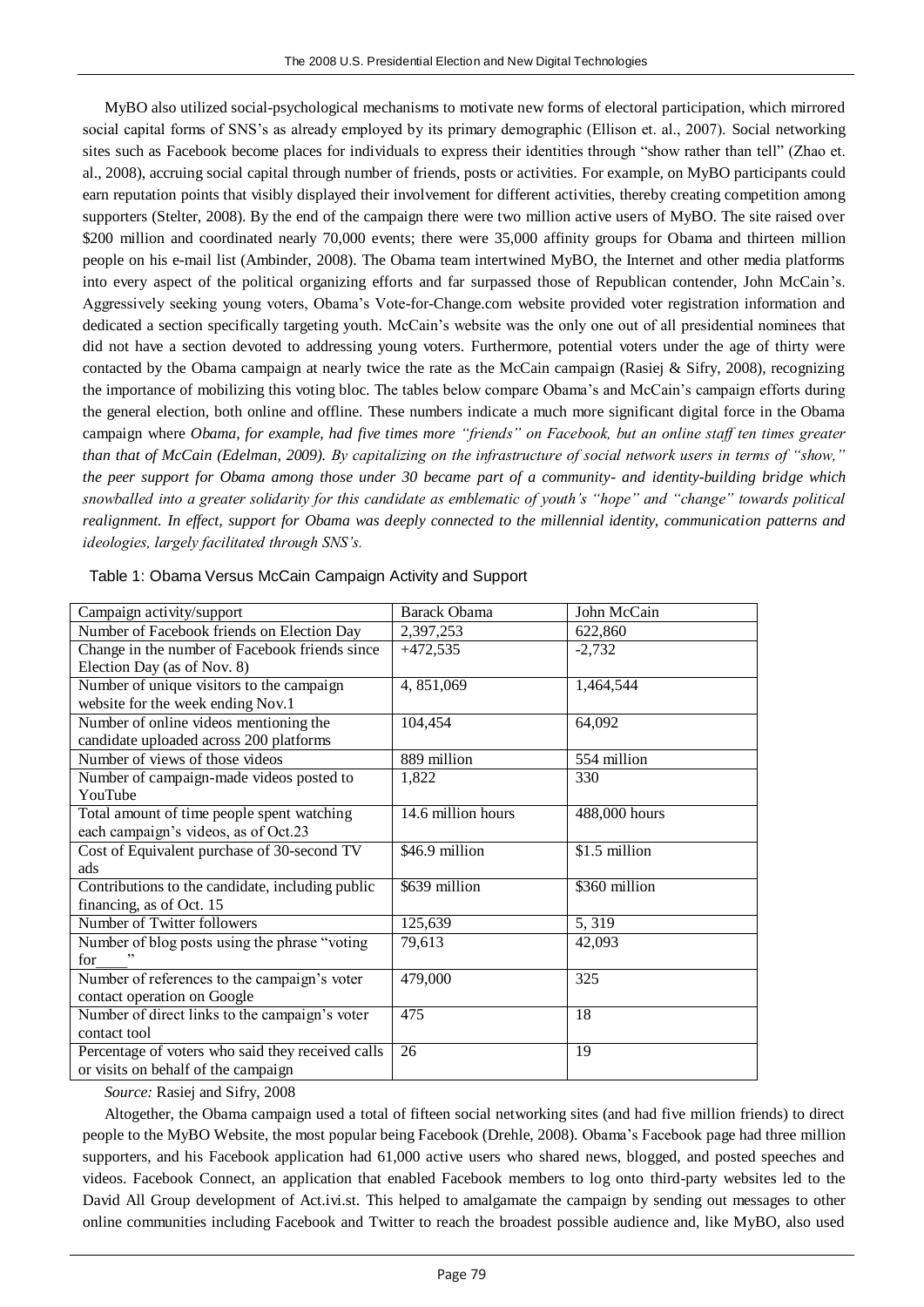social psychological mechanisms. The mission of Act.ivi.st, according to its website, is the following: "We provide easy methods of engagement to everyone from the soccer mom who tweets in between games and the college student who spends hours a day on Facebook promoting your candidate or cause to his network...your Act.ivi.st site will be designed to meet your online goals and match your campaign's messaging. It also creates a competitive environment by awarding points for each action taken and featuring the top activists on a dynamic leaderboard, thereby motivating your supporters to complete more actions" [\(www.Act.ivi.st\)](http://www.act.ivi.st/). Following Facebook Connect and Act.ivi.st, the New Media Team later released the free Obama08 app – a device that, among other things, organized a person's iPhone contacts to enable supporters to call friends located in important electoral districts (Stelter, 2008).

The New Media Division created specifically for this campaign then, managed to effectively utilize existing platforms like Facebook and adding controlled content through MyBO, Twitter and iphone apps in a top-down fashion that motivated horizontal forms of information sharing. That users provided the network within which to disseminate information, strategies and alliances, does not detract from the fact that they were designed specifically by campaign strategists, in specific and targeted ways to allows the "prosumer" to take that proscribed information and disseminate it across the media landscape. Furthermore, the social-psychological methods employed by strategists had outcomes that can be seen in greater support, or at least significantly more representation for Obama on Facebook, including number of Facebook friends,

#### Horizontal Communication as Online Strategy

The "tell-a-friend" phenomenon, in particular, has altered how individuals receive information and the level of receptivity based on an inherent sense of trust in the source (Bennett and Iyengar, 2008). For example, a video forwarded from a friend or acquaintance through social media is likely to be more enthusiastically received and effective than a television advertisement (Winograd and Hais 2008). This type of P2P networking is key to understanding how millennials communicate with each other as they seek approval and information from their peer group more so than unknown ―experts,‖ creating a tipping point against mainstream media news. This phenomenon is summarized by co-founder of MoveOn.org (an online organization that mobilizes around a host of progressive issues and raises money for Democratic candidates), Eli Pariser. He explains the tell-a-friend idea this way: "Every member comes to us with the personal endorsement of someone they trust. It is word-of-mouth organizing in electronic form. It has made mixing the personal and political more socially acceptable. Casually passing on a high-content message to a social acquaintance feels completely natural in a way handing someone a leaflet at a cocktail party never would. The 'tell-a-friend' phenomenon is key to how organizing happens on the Net. A small gesture to a friend can contribute to a massive multiplier effect. It is a grassroots answer to the corporate consolidation of the media...." (Body, 2003). Thus, through P2P sharing, activists can contest the domination of media corporations over the control of the flow of information and political communication, which dovetails with the ways in which millennials are socialized into information gathering, thusly creating messages that in both form and content are appealing to them.

In essence, the ultimate goal of all of the social networking sites is horizontal information sharing as each supporter's profile page becomes a communications hub within that supporter's own social circle, building up volunteers and donors friend-to-friend; turning the media consumer into a prosumer. Staff relied on the idea that people trust those whom they already know or with whom they share a personal connection. It is also a very cost effective way to run the campaign and mobilize the base. As Joe Trippi explains: "YouTube videos were more effective than TV ads because viewers chose to watch them from a friend instead of having their television shows interrupted…the campaigns' official stuff they created for YouTube was watched for 14.5 million hours. To buy 14.5 million hours of broadcast television is \$47 million" (Drehle, 2008). SNS's appeal to millennials' socialization regarding immediacy of efficacy. For example, "liking" Obama or using instant messaging and text messages has turned communication into short bursts of information with little investment of time and effort, but with quick results. This type of communication, prevalent among SNS users, and facilitated by text messaging, instant messaging and Twitter, embodies Malinowski's "phatic" mode of communication (1923), or communicating for communication's sake. The production of support and information through this type of communication created continual chatter on political topics, and specifically for support for Obama, which were tied to the social capital of collective groups who not only supported Obama, but made this support visible, accessible and part of their social online identity construction, naturalizing this type of information as part of their SNS profile. These online tactics also support Earl & Kimport's (2011) call for a reconceptualization of how and why activists, aided by new ICTs, participate in forms of collective behavior. It is much easier to become a participant in collective behavior, given that engagement is a click away, and to establish new forms of collective identity that are not tied to long-term goals,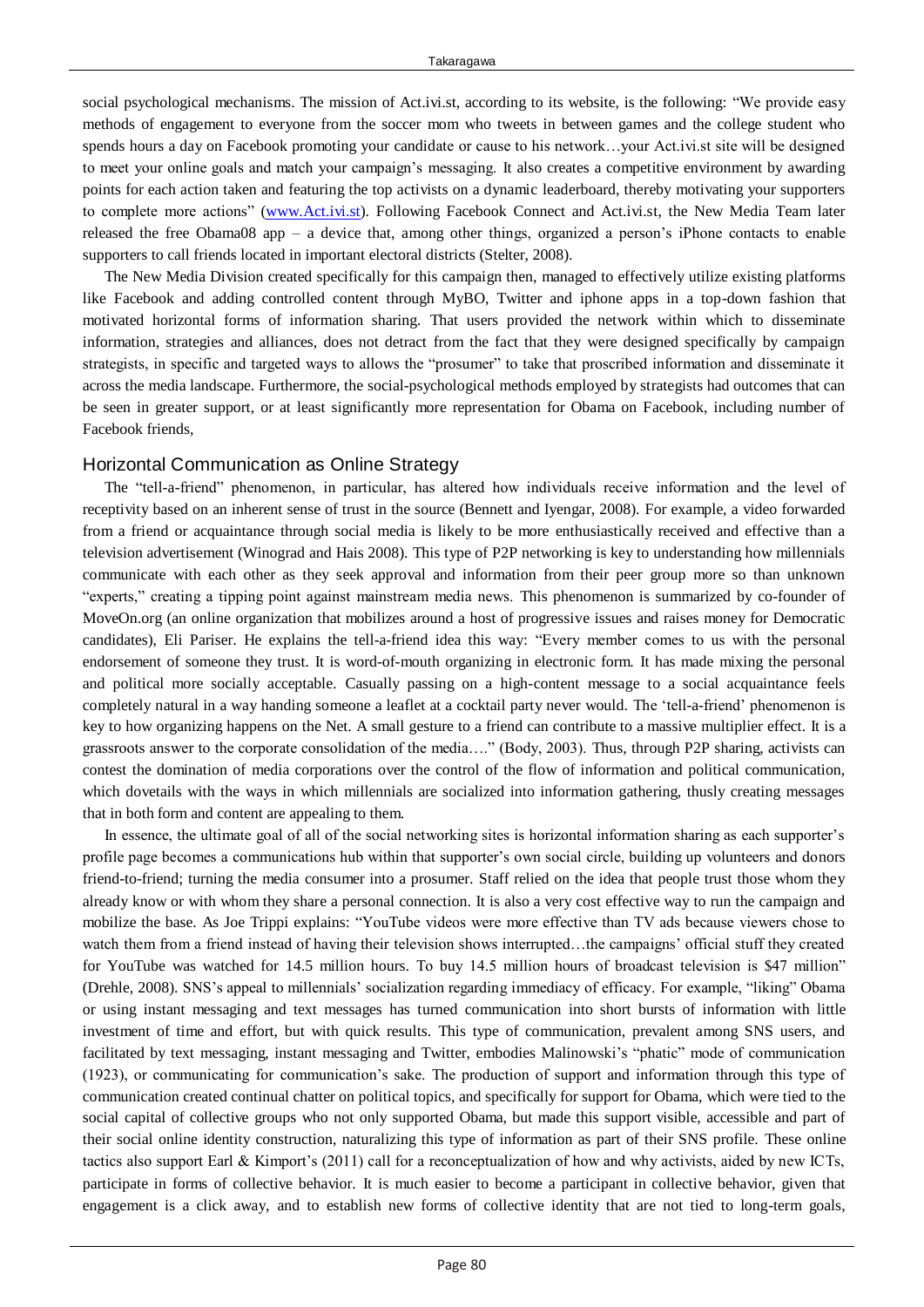particularly when SNS's have already socialized them into doing so. As such, the form (phatic communication, "clicking" and posting behavior) is equal to the content (support for Obama) of the message.

#### Online and Offline Repertoires and Tactics

The Obama team also focused on combining online activity with offline mobilizing and canvassing efforts, serving in some ways as a gateway for future organizational and mobilization strategies. Throughout the campaign ICTs were used to not only communicate with supporters, but also encourage them to work as volunteers in the campaign. This was done in part by tapping into their energy towards public service. The volunteer rate for 16-24 year olds was nearly twenty-two percent in 2008, and almost seventy percent of young citizens agreed with the statement: "it is essential to help other people in need" – the highest rate since 1970 (Liu et al., 2009). This outlook was in synch with Obama's campaign message of "hope" and "change," enabling young voters to create a space outside of things they were disillusioned with: the mass media, lobbyists, and the rituals of institutional politics (Tisch, 2008).

The Facebook group "Students for Barack Obama" established chapters at eighty colleges across the country and developed into a structured grassroots movement with directors of field operations, the Internet, finance, and blog teams (Vargas, 2008). Though the group originated on Facebook, it later developed a website of its own with a mailing list, and each volunteer team included a data manager, a phone bank coordinator, a campus coordinator, and a volunteer coordinator, illustrating the potential for the prosumer or traditional grassroots model. Generation Obama (GO) chapters also formed local grassroots groups across the nation that were run and maintained by supporters who held fundraising events, organized volunteers, conducted voter registration drives, and helped turn out the vote (Organizing for America, 2007). These kinds of activities helped to solidify and nurture collective identity through concrete communities, and faceto-face interactions, albeit short-term ones.

Similarly, "Grassroots Match," a gift-matching program, brought together new donors and their matching donors personally to communicate and reinforce one another's commitment to the campaign (Ambinder, 2008). The campaign also created training spaces for volunteers to assist their participation and to learn about grassroots political mobilization. Through the Obama Organizing Fellows initiatives young supporters could apply online to volunteer to spend six weeks over the summer to train, and then return to their communities to organize get-out-the-vote drives in conjunction with other on-the-ground fieldwork operations. When Hillary Clinton dropped from the race in June of 2008 the Obama team activated the MyBO email list to ask supporters to rally her supporters by hosting "Unite for Change" house parties in their neighborhoods (Liasson, 2008). These events (another digital repertoire introduced by MoveOn.org) were organized through the Internet tool Meetup as well as Facebook Connect and other applications available on MyBO. Approximately 4,000 parties were held that combined new and old Obama supporters (Stelter, 2008) again creating reinforcing communities of support and face-to-face interaction facilitated by online technology, primarily aimed at younger demographics who most frequently utilized these tools.

The overall goal of the mobilization effort was to implement flexibility and a grassroots approach. Geographically diverse networks based on weak-ties were complemented by on-the-ground efforts, and both provided opportunities for supporters to recruit and expand the base. In other words, they illustrate Wellman's (2000) concept of networked individualism as new media enabled fluid and decentralized links between Obama supporters. Bennet et al.'s (2009) and Nipp's (2004) depictions of the connection between digital network configurations that can facilitate campaigns despite networks based on weak-ties and the spillover of activism were also evident. The digital network configurations and communication hubs built by the Obama campaign facilitated offline political engagement and strengthened (short-term and ephemeral) advocacy networks. This spillover, or gateway effect, further encouraged the development of more complex organizational skills, leadership, experience and mobilization (particularly through training endeavors) as proposed by McAdam, Tarrow & Tilly (2001). It also adds credence to research which suggests that community-based activism is often closely related to, or initiated by, online activism and organizing suggested by Bennett et al. (2009) and Best and Krueger (2006).

Another tactic the campaign employed was its leveraging of new digital technologies to provide citizens access to resources usually reserved for professional campaign operatives and pollsters. The use of virtual phone banks accessed through Obama's official website (again something initiated years earlier by MoveOn.org during the 2004 and 2006 elections) allowed volunteers to sign in online, receive a list of phone numbers, and make calls from wherever they were. Supporters made three million calls in the final four days of the campaign alone using this technology, and the data generated from all calls throughout the election cycle was used by the campaign to make strategic decisions about resource allocation (Ambinder 2008). This tactic supports the theoretical claims that new technologies can flatten bureaucratic structures as suggested by Bimber (2003), and exemplifies his concept of "accelerated pluralism" as Obama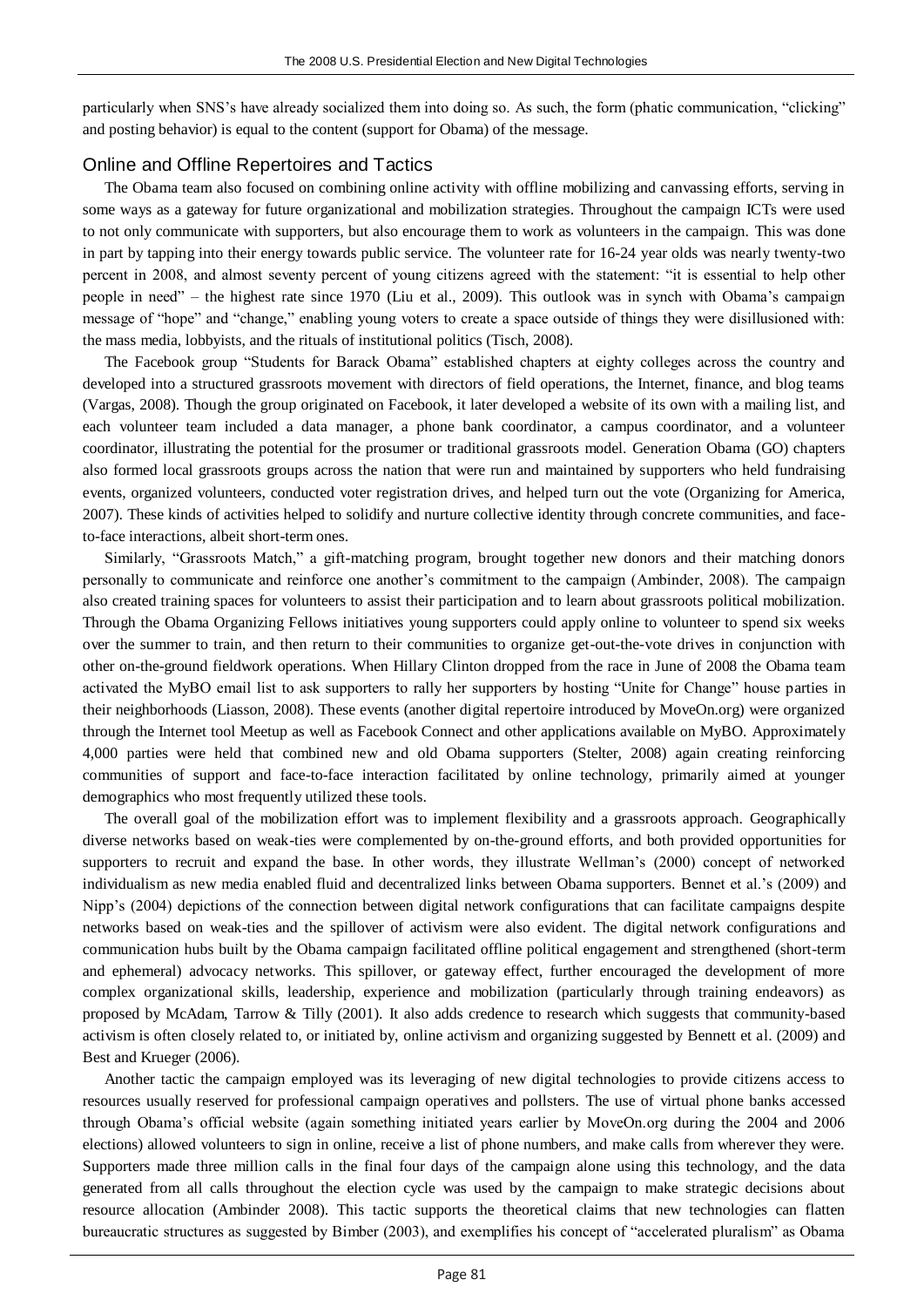volunteers organized through flexible and horizontal networks with very little financial or institutional backing. This type of decentralization allows for users to associate and identify with those parts of the campaign which resonate specifically with them while deploying their support around those issues without coherent understandings of the larger process or issues at hand. This type of information mobilization around politics mirrors other types of information gathering and assessment (or lack thereof) facilitated by the Internet and particularly associated with millennials (Carr, 2010). It also resonates with "flash activism" or "clictivism" relying on short bursts of time and energy with low costs and risks and immediate results.

#### The Obama Campaign: Managing Information Online and Offline

The unprecedented scope and scale of data collection, which combined generated data via MyBo and SNS's with national voter databases accumulated from public and commercial sources, was another hallmark of the Obama strategy (Kreiss 2009). Campaign volunteers updated the overall voter outreach database by recording the results from blockwalking and other forms of face-to-face grassroots organizing, and this complemented polling data (Delaney 2009). MyBO tracked online activities as well, systematically gathering data on how supporters used the applications on the website to capture the results of volunteers' efforts to engage other potential supporters through its online "Neighbor to Neighbor" tool. Similar to Meetup, this allowed visitors to see people and events in their immediate vicinity. All of the data was aggregated and acted upon to an extent that far outpaced previous forms of electoral volunteering. On Election Day the outreach and data-collection operation morphed into a voter-turnout operation as emails provided people with the names of five others who supported Obama and asked them to call each one to ensure they were going to the polls, and offer a ride if needed (Dreier 2009). This represents another example of new types of collective identity, heavily centered around the political socialization of the young voter – transient, yet powerful and effective for quick mobilizations, but requiring direction and heavy (professional) infrastructure to mobilize the force.

Thus, all of these tactics ensured that peer-to-peer recruitment and mobilization was not activated only in the virtual world but in the material world as well, and represent Kahn and Kellner's (2003) conceptualization of virtual postsubcultures and Kidd's (1993) emphasis on the strengthening of pluralistic politics prompted by grassroots entities that work outside of state-regulated and corporate-dominated media. Volunteers were able to participate in the campaign regardless of formal institutional or financial connections, and much of the information shared among supporters was levied through non-hierarchical channels and weak-ties. These once again embodied a form of networked individualism and Mann's (2000) reference to interstitial locations whereby rank-and-file citizens organize outside of traditional political institutions to affect the formal political sphere. The "tell-a-friend" networking, which was sustained at a very high level throughout the campaign, further calls into question the contention that people only seek out information relevant to them, and also calls for a reconceptualization of collective identity. Throughout the election the information was being sent peerto-peer, and thus from a (albeit many times virtual) trusted source. This increased the level of receptivity and interest, and the naturalization of the political as social in this medium. Finally, the distinction between campaign organizers and supporters was in some ways leveled as volunteers took on leadership roles, as was the distinction between institutional and non-institutional action as supporters engaged in both types through the use of new media and efforts in the field.

Developing ICTs, as enabled by the Obama team, created new public spaces for the exchange of ideas and accumulation of resources through flexile grassroots efforts -- what Castells (2007) calls the electronic grassrooting of democracy. This may be a harbinger of new avenues for communicative action in the public sphere and participatory democracy. Grassroots Match, the Obama Organizing Fellow Program, Students for Barack Obama, Generation Obama chapters, and house parties, with the help of Meetup and Neighbor to Neighbor Internet tools, all assisted and expedited the horizontal information-sharing and the spillover effect among volunteers while simultaneously creating new forms of collective identity based on ephemeral exchanges. This spillover allowed supporters to learn and perfect organizational and leadership skills, and provided linkages to the institutional realm of politics.

These tactics and mobilizing strategies also support Earl & Kimport's (2011) contention that virtual coordinated collective actions do not need co-presence, and that e-tactics, based on efficacy and low cost, can serve as a gateway for future participation. Collective identity can now be formed as easily as "joining" a cause on Facebook, and the dynamics of collective behavior are very different than in the past. Also, with Web 2.0 technologies, in terms of participation and leadership, anyone can be an organizer without concern for long-term allegiance to an ongoing cause. However, this has repercussions and will be revisited in the conclusion.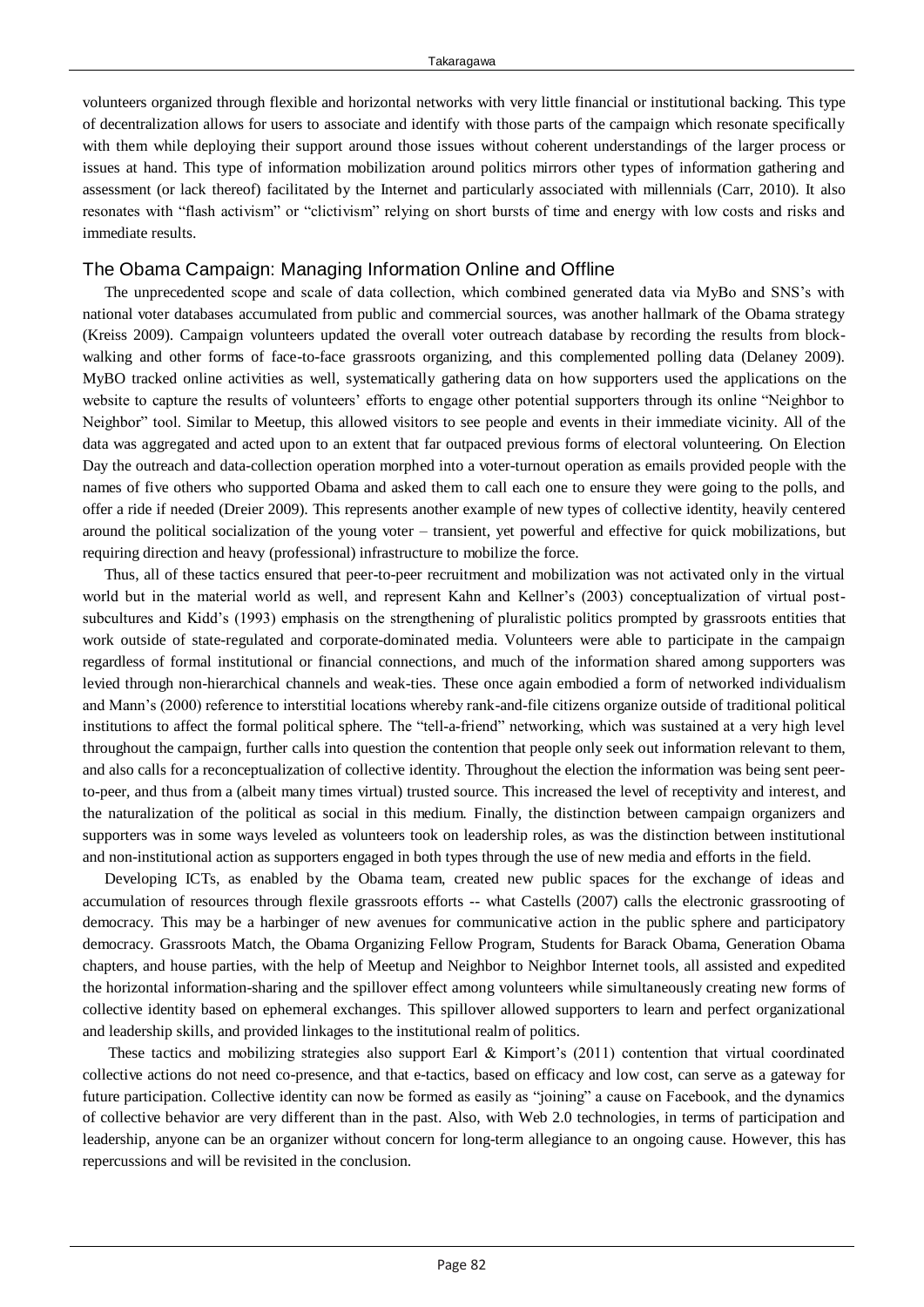#### The Top Down Model

As noted earlier, in many popular accounts the Obama presidential bid purportedly bypassed the "professional model" by relying on volunteers to recruit, gather and record data, and mobilize supporters online and offline. This analysis illustrates that indeed, in some ways it did. However, a closer examination of the campaign paints an alternative, though not necessarily contradictory picture. Behind the strategizing of the Obama team was a digital consulting firm called Blue State Digital (BSD). The campaign purchased its services to manage online fundraising, constituency-building, issue advocacy, peer-to-peer networking and the community-building aspects of the campaign. Rospars and other former Dean aides created BSD in 2004 in an attempt to refine the Internet techniques pioneered by Dean (Hindman 2005). By 2005, BSD had developed the ability to track features to log detailed supporter profiles and to narrowcast political communications. For example, the software "Party Builder," created by BSD became the basis of the MyBO Web site by allowing the campaign to use Facebook Connect to synchronize data between MyBO, Facebook and other online sites, and it was also the tool that enabled the campaign to directly leverage these external networks (Kreiss 2009).

BSD went even further by integrating the activities of design and branding, web and video content, mass email and text messaging, and online advertising, organizing and fundraising. On its website it states: "For every constituent in your list, our constituent viewer allows you to see an individual's contributions, email actions (opens, click-through, and forwards), signup information, initiations sent to a friend, petitions signed, and every other action they have taken through your site. With this picture, you can target emails to individuals or groups who meet particular profiles (for example, likely repeat donors, or avid email forwarders)" (bluestatedigital.com). Together with BSD, the new media staffers monitored the traces of social relations made visible in the form of the data that was constantly generated each time supporters clicked through and passed along emails, hosted events, and raised money (Stelter, 2008). In doing so, it systematically identified, prioritized, and tracked prospective voters throughout the entirety of the electoral process. While MyBO provided citizens with the opportunity to create digital social networks of relatives, friends, neighbors and coworkers -- encouraging supporters to attract others to the campaign -- this data was then integrated, coordinated and used for further mobilizing efforts (Kreiss, 2009).

With the assistance of BSD, the Obama team developed more than 7,000 customized emails to individual prospects (over 2 billion landed in inboxes), which were continually and extensively subject to testing and refinement, from senders' names to subject lines, topics, text, imagery and link placement (Delany 2009). Campaign staff broke their supporter list into several randomized groups, whose members would then receive different emails based on the message or feature being tested. Once they analyzed the results (messages opened, actions taken, donations made, etc.) and cross-referenced this with the list of demographics, staff applied this information to the next round of emails tailored to specific criteria, yielding more positive responses. Hence, supporters received messages with different content based on their state or congressional district, their interests, their demographics, their donations, or their past pattern of actions on behalf of the campaign. Rosbar described MyBO's use of its email list in the following way: "The point is not to have a million people sign up. The point is to be able to chop up that million-person list into manageable chunks and organize them" (Stelter 2008).

The Obama analytic team, in conjunction with the services of BSD, also solicited different amounts of money based on a person's donation history, and tailored emails accordingly. It practiced a similar tactic with its advertisements on the Web. Throughout the campaign, political ads were delivered online based on cookies that tracked browsing habits or relational data collected on social networking sites (Delany 2009). The media team spent \$16 million to buy ad space on Facebook, for example, and the Obama staff tracked which ad at what time drew the most traffic, and then would respond with follow-up ads (Stelter 2008). The emphasis of specific types of SNS's speak to the cultivation of targeted demographics across the board, as it did the same on all other social networking sites on which it was active.

In essence, what BSD did is reminiscent of McGinnis' (1988) and other scholars' description of how candidates hired advertising agencies to sell them to citizens when the central source of information for most of the electorate was television. In 2008, however, the marketers were citizens and their peers rather than professional consultants. For example, the networks built through Facebook Connect became the conduits of the campaign's political messages; consequently, citizens were not the *primary* agents of their communicative participation, as the campaign was able to directly leverage these external social networks. Though topics of common interest and political issues were being discussed among Obama supporters, the Obama staffers and BSD had a hand in what was being discussed on MyBO and controlled who was receiving what kind of information (although once this information is in the hands of consumers it can be shared outside of the hierarchical structure, as recipients can control what they do with the information). According to Boyd, "By and large, when politicians and activists talk about using MySpace and Facebook...they are talking about leveraging it as a spamming device" (2008: 113-14).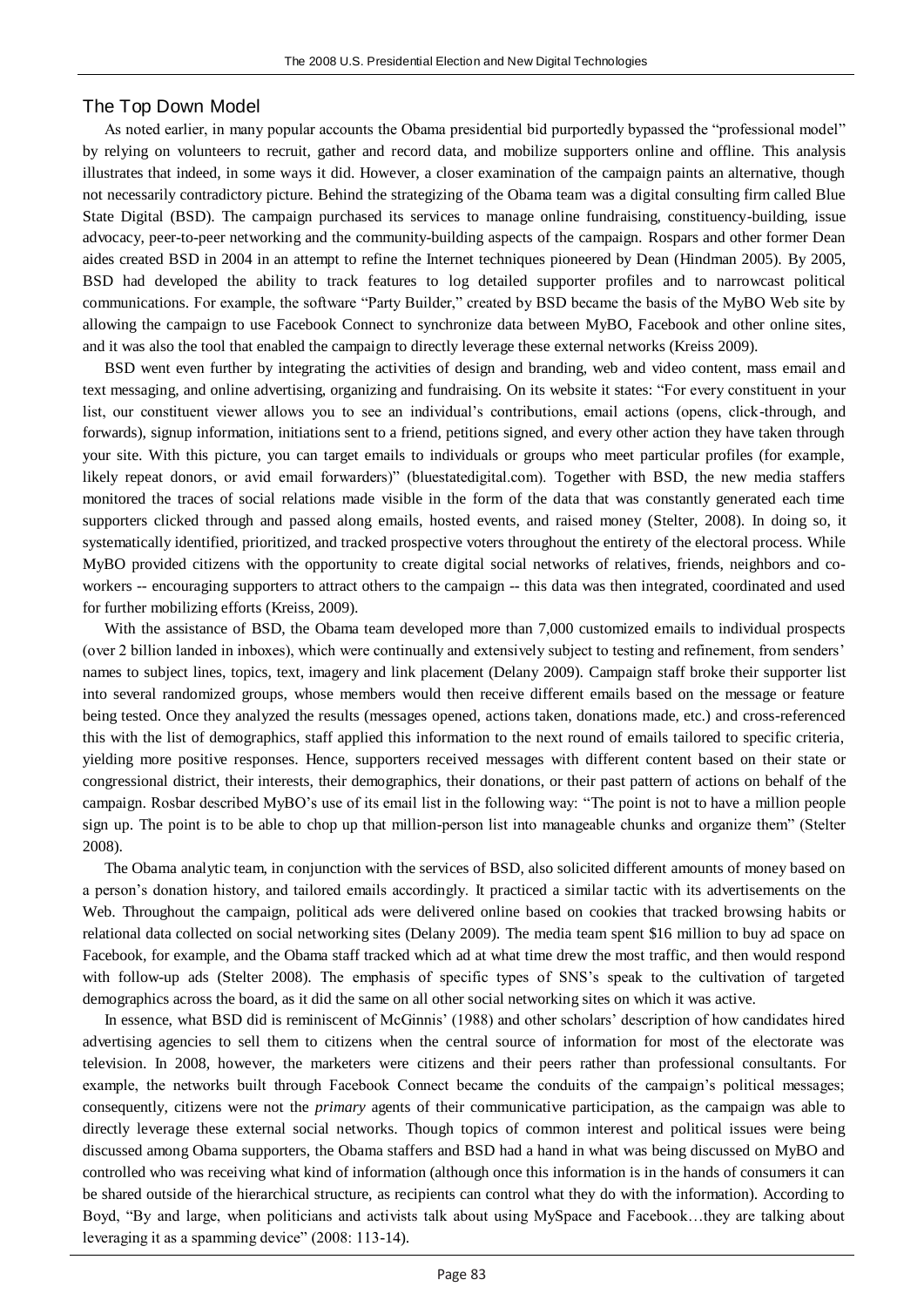Howard's (2006) findings are particularly useful in theorizing the top-down structure of the Obama campaign. Through the e-politics community, which rested to a large degree on the practices of data mining, political redlining, and narrowcasting, staffers accessed data sets assembled from computer cookies to send direct messages to people who visited these sites. They could then capitalize on social networks by having their supporters urge their friends to advocate for Obama -- in a sense turning supporters into advertisers without their knowledge or by acting independently. In this way, new media platforms extended professional management as they served as mediators through the databases they created based on data shadows. Therefore, throughout the electoral process, powerful actors were very much part of the political campaign process as professional consultants employed new computerized forms of communication to both collect and help create public opinion.

Another caveat regarding new ICTs, as illustrated by the new digital repertoire utilized by the Obama campaign, is that although Internet tools and digital technology make it easy for citizens to contact their political representatives, they do not necessarily allow for genuine and substantive forms of debate and serious political contention. For instance, to protest Obama's support to renew the FISA (Foreign Intelligence Surveillance Act) legislation, which offered retroactive immunity for the telecommunications firms that assisted the Bush administration in its wiretapping program, activists created the MyBO group, Get FISA Right in July of 2008. This was the largest self-organized group on MyBO, consisting of over 18,000 members (Ruffini 2008). It had the potential to revitalize the "public sphere" and communicative action as it offered a place for citizens to discuss their shared concerns by articulating them to Obama. The fact that this was placed on Obama's own website exhibits the novelty of avenues provided by ICTs for public discourse and for citizens to express their collective will. However, Obama responded through a written statement on his website explaining his position, which was that he would indeed support FISA. On the one hand, this demonstrates how exchanges can occur much more quickly and easily (or at all) due to new electronically-mediated forms of communication. On the other hand, there was no actual deliberation of ideas between the president and his supporters.

After Obama assumed the presidency, MyBO was transformed into a new site called Organizing for America (OFA) as a way (so the campaign claimed) to keep his supporters engaged and to organize the grassroots. The two main issues were the economic stimulus package and health care reform. However, this has not proven effective and the millennials seem to have disappeared either by choice or through neglect by Obama once in office, and what some assumed might be a sustainable social movement lost its energy (Zeleny, 2009). There are a few possible explanations as to why the social movement character was not sustainable. The first is that the merger with the DNC took away its independent grassroots character and it lost its social movement status by becoming more institutionalized, mimicking the ways in which SNS development targeted a consumerist, American audience. The second is that OFA does not have access to the same level of resources that MyBO provided them. A third may be loss of interest because of Obama's unfulfilled promises, though, tactically, this may also be due to a lack of sustained efforts to maintain and nurture collective identity in the traditional sense -- one based on a deeply emotional, long-lasting investment through face-to-face contact to support a cause. Furthermore, an important factor may be the loss of authenticity when it comes to collective identity due to the mediated representation of experience. This new mode of identity construction and communication among users makes it easy to participate in activism because there are few, if any, risks, and immediate results and rewards through mechanisms such as reputation points are highlighted for all to view. However, none of these processes focus on the benefits of long-term gains, or strong-ties, as evidenced in what happened after Obama assumed the presidency.

What is clear is that the Obama team did not create sustainable and long-term organizational structures that are capable of channeling new technologies in pursuit of *collective goals*. It was also not necessarily in his campaign's best interest to have done so, nor was it a stated intention. Rather, it enabled the mobilization efforts to blend with the new media environment without encouraging young voters to develop long-term habits of attentiveness to public affairs once in office and commitment to civic engagement, or to have a voice in shaping the political agenda. In fact, what it did was to capitalize off extant structures of top-down political strategies, co-opting the newfound prosumer engagement, already developed through Web 2.0 generally and SNS's specifically, drawing with it their attendant millennial users.

Earl & Kimport's  $(2011)$  suggest that with the rise of the "new digital repertoire" of activism, scholars need to reconceptualize some of the basic theories of social movements and collective behavior. Although the most recent technological revolution is impacting mobilization efforts, the more important question is *how* technology is being used and for what purposes. Though our focus is on a political campaign, here we assess the e-tactics and offline tactics employed by the Obama team. More specifically, we addressed questions posed by Earl & Kimport such as: how are digitally enabled forms of mobilization affecting who becomes a participant (studied here in the mobilization of the youth vote); how do they affect organizational structure and leadership (the potential for the transformation of top-down strategies); how do they impact the dynamics of collective action (how SNS's facilitate new modes of communication and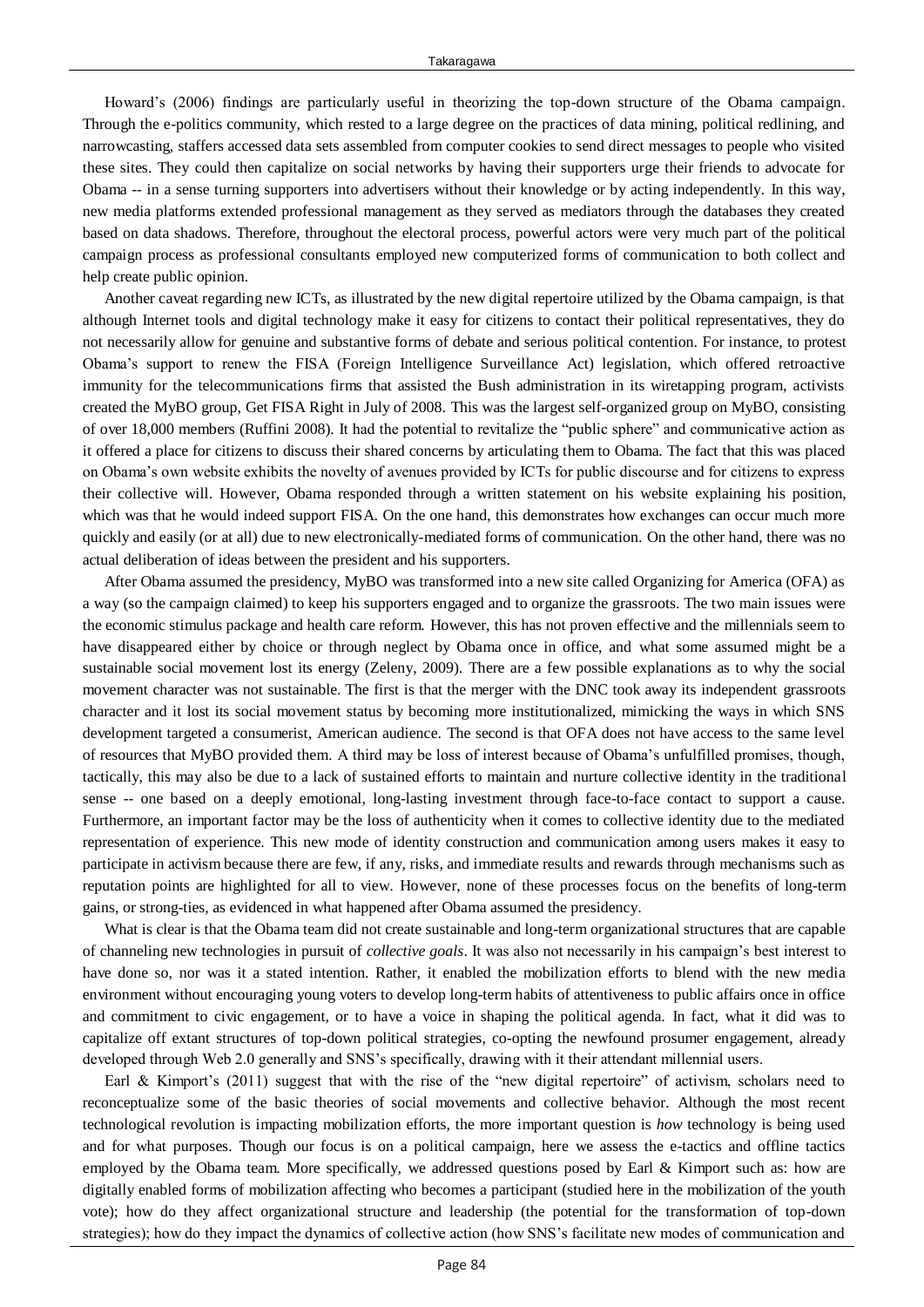cooperation); how do we address the powerful yet ephemeral effect of e-tactics established for short-term gains (can mobilization be sustained into transformational grassroots activism); can mobilizations succeed without collective identity and/or do we need new categorizations for collective identity (can weak-tie communities be reconfigured); and whether etactics serve as a gateway for future participation (does this open up the potential for a new paradigm of activism, community and collective action). The research and analysis of the Obama campaign answers many of the questions posed by Earl & Kimport, specifically illuminating the implications of new media forms, specifically Web 2.0 and SNS's in terms of *how* they get used and to what ends. We maintain that the engine of collective action operates differently in this new terrain, and we need new ways of theorizing collective identity in the age of the new media prosumer and accelerated pluralism. Where we have expanded on Earl & Kimport's lead is examining how intermediaries (in political campaigns) complicate collective identity and dynamics of mobilizations that are geared toward short-term gain by the role of intermediaries.

#### Conclusion

The stated qualities of openness, transparency, and grassroots participation of the Obama campaign were in some fundamental ways in synch with the basic mechanisms of the Internet and other media platforms. Volunteer organizing and mobilizing was far less bureaucratic than in previous elections. Citizen agency was enhanced in terms of sharing information, organizing, recruiting, fundraising, and participating in canvassing efforts. All of this blends easily into the experience of the digitally-savvy millennial. But, there also existed a hierarchical structure of communication and interactivity as the Obama team used sophisticated measures to aggregate and analyze data through professional consultants who tapped into peer-to-peer networks on social networking sites. These intermediaries, while helping to create virtual and offline forms of collective identity, ultimately served the institutional ends of the campaign by raising money, recruiting, canvassing, and getting people to the polls.

The Obama strategy was more complex than typically presented and understood in most popular accounts and raises important questions about activist engagement in electoral politics, especially if this trend of running a political campaign as a social movement is solidified. The staff indeed used a top-down and hierarchical approach to better access volunteers and supporters, and to manage and organize the information, but at the same time the campaign was energized and diffused in a bottom-up fashion. And while certain information such as that utilized through Facebook Connect was initiated by staff who were the original agents of the dissemination of the information, this was secondarily spread horizontally among supporters and friends, which maintained the grassroots character of the mobilization.

What the Obama presidential run demonstrates is that the public sphere is still colonized in some important ways, but through different mechanisms than in the past as advertising agencies have been replaced in large part by digital political consulting firms as they narrowcast communication premised on personal portraits of citizens assembled through commercial, public, and generated data. It illustrates that public discourse is still assessed, influenced, and mediated by media experts and political consulting agencies, and the relationships between citizens and politicians continue to be mediated by power. Citizens in many ways remain consumers of information as passed on (originally) by elites. In essence, we are witnessing the multifaceted interplay between liberating potentials for citizens within the contours of a relatively structured system of communication and organizing when it comes to political campaigns. Domination and control over aspects of cyberspace and new media platforms by elites and professional managers have not ceded to exist. In sum, both top-down and bottom-up approaches coexisted throughout the campaign.

Finally, this paper argues that the blurring of the personal and political through new media has transformed not only the political and social landscape but also problematizes how we think about motivation for participation, dynamics of collective behavior, organizational structures of campaigns and potentials for leadership and collective identity. Peer-topeer information sharing requires a fundamental shift in the way we understand how information is shared, understood, acted upon by the user, and can be manipulated by elites. What this paper shows is a change in the distribution pattern of information through Web 2.0 tactics that detail the implementation of new patterns of horizontal communication and the shift from the media consumer to the prosumer. While these shifts indicate that at this time, political mobilization is instigated from top-down practices, it reveals the potential for large-scale grassroots mobilization for the future, if this new demographic can harness SNS platforms. What is at stake is the ability for millennials to utilize this technology to activate their participation and to make their voices heard. Suggestions for future research are the exploration of how to define success, or outcomes of collective behavior. In other words, how important is commitment to a cause and a solidified sense of collective identity? Throughout the election cycle Obama talked about changing politics in Washington, ushering in a new era, and how his experience as a community organizer provided him with unique skills to listen to and work with the grassroots. This resonated deeply with those disillusioned with politics as usual, especially with young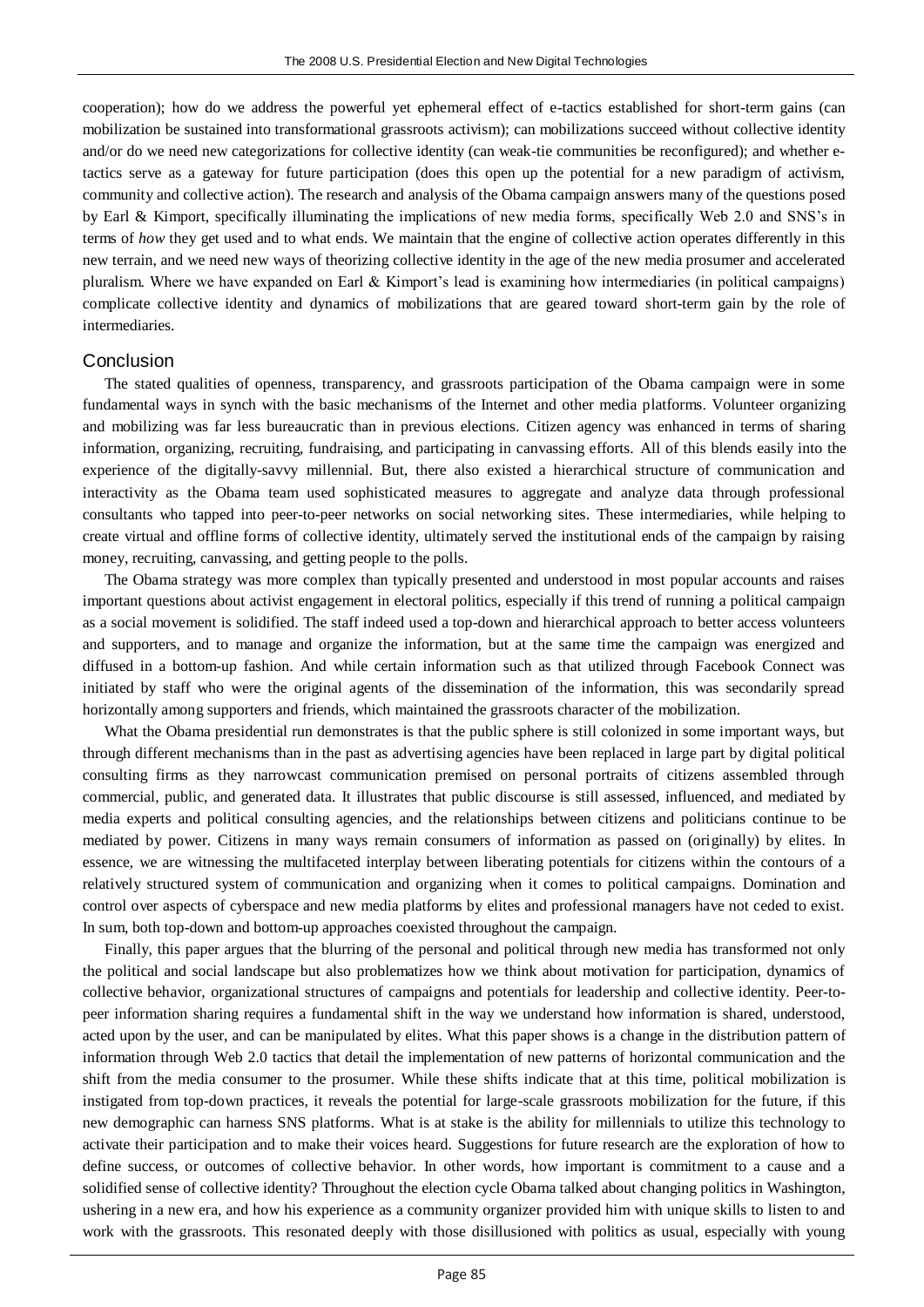voters. Yet, these changes have not manifested themselves. This begs the question, was the goal of the Obama team to merely get him elected without pursuing a progressive agenda as promised? Did his supporters only care about him getting elected? How likely is it that these forms of new media and attendant methods of communication will be transformed by the users to create a true grassroots advocacy? The upcoming 2012 election may shed light on some of these inquiries. Clearly, social media will play a huge role, but will youth return with their enthusiasm?

### **Bibliography**

Ambinder, M. (2008) . How to tell your votebuilders from your MyBOs, your catalysts from your VANs. *The Atlantic,*  Nov. 14. Retrieved from [http://marcambinder.theatlantic.com/archives/2008/11/technology\\_catalist\\_votebuilde.php.](http://marcambinder.theatlantic.com/archives/2008/11/technology_catalist_votebuilde.php)

Andersen, B. (1991) . Imagined Communities: Reflections on the origin and spread of nationalism. London: Verso Press. Arquila, J., & Ronfledt, D. (2001) . *Networks and netwars: The future of terror*. Santa Monica, CA: Rand Corporation. Auge, M. (1995) . Non-places: introduction to an anthropology of supermodernity. London: Verso Press.

- Aun, F. (2007) . MySpace digs deeper into politics with town hall meetings. *E-Commerce Times,* May 10. Retrieved from [http://www.ecommercetimes.com/story/57327.html.](http://www.ecommercetimes.com/story/57327.html)
- Baldwin, Tom. (2007, November 7). Ron Paul uses Guy Fawkes to fire up campaign and raise \$4.3m in a day. *The Times.* [http://www.timesonline.co.uk/tol/news/world/us\\_and\\_americas/article2821161.ece](http://www.timesonline.co.uk/tol/news/world/us_and_americas/article2821161.ece)
- Bennett, S., Maton, K. & Dervin, L. (2009). "The 'Digital Natives ' Debate: A Critical Review of Evidence." *British* Journal of Educational Techonology 34(5)" 775-786
- Bennett, W., & Iyengar, S. (2008) . A new era of minimal effects? The changing foundations of political communication. *Journal of Communication* 58(4): 707-731.
- Best, S., & Krueger, B. (2006) . Online interaction and social capitals. *Social Science Computer Review* 24(4): 305-410.
- Bimber, B.A. & Davis, R. (2001) . *Campaigning Online: The Internet and U.S. Elections*. New York: Oxford University Press.
- Bimber, B. (2003) . The Internet and political transformation: Populism, community and accelerated pluralism. *Polity* 31(1): 133-60.
- Blodget, K. (2008) . Facebook co-founder propelled Obama's digital campaign. *BeetTV*. Retrieved from <http://www.beet.tv/2008/11/obamas-digital.html>
- Boyd, D. (2008a) . Can social network sites enable political action? in Allison Fine, Michal Sifry, Andrew Rasiej & Josh Levy (Eds.) *Rebooting America.* Creative Commons 112-116.
- Boyd, D. (2008b) . None of this is real. *Structures of participation in digital culture* (ed. Joe Karaganis). New York: Social Science Research Council, pp. 132-157.
- Brainard, L., & Siplon, P. (2000) . Cyberspace challenges to nonprofit organizations. *Administration and Society* 34(2): 141-175.
- Boyd, D. (2007). Why youth (Heart) social network sites: The role of networked publics in teenage social life. *MacArthur Foundation Series on Digital Learning - Youth, Identity, and Digital Media Volume* (ed. David Buckingham). Cambridge, MA: MIT Press, pp. 119-142.
- Boyd, D., & Ellison, N. (2007 October) . Social network sites: Definition, history, and scholarship. *Journal of Computer-Mediated Communication*, 13 (1), article 11.
- Carr, N. (2010) . The shallows: What the Internet is doing to our brains. New York: W. W. Norton and Co.
- Carty, V. (2010) . Bridging contentious and electoral politics: MoveOn and the
- digital revolution. *Research in social movements, conflicts and change* 30: 171-196.
- Castells, M. (2006). The Network Society: From Knowledge to Policy. In Catells, M. and Cardoso, E. (eds) *The Network Society: From Knowledge to Policy.* Washington DC: Johns Hopkins Center for Transatlantic Relations.
- Castells, M. (2007). Communication, power and counter-power in the networked society. I*nternational Journal of Communication* 1: 238-266.
- Center for Information and Research on Civic Learning and Engagement. (2008, November 24) . Young voters in the 2008 presidential election. Retrieved from [http://www.civicyouth.org/PopUps/FactSheets/FS\\_08\\_exit\\_polls.pdf\).](http://www.civicyouth.org/PopUps/FactSheets/FS_08_exit_polls.pdf)
- Coyle, J. (2008, November 6) . On the net: Web still lacks TV's election drama *San Francisco Chronicle*.
- Dahl, M. (2008) . Young voter turnout likely sets new record: About 50 percent of those ages 18-28 voted, early reports show. *MSNBC* retrieved from<http://www.msnbc.msn.com/id/27562023/>
- Davy, S. (2010) . How technology changed American politics in the Internet age. *Mediashift* retrieved from [http://www.pbs.org](http://www.pbs.org/)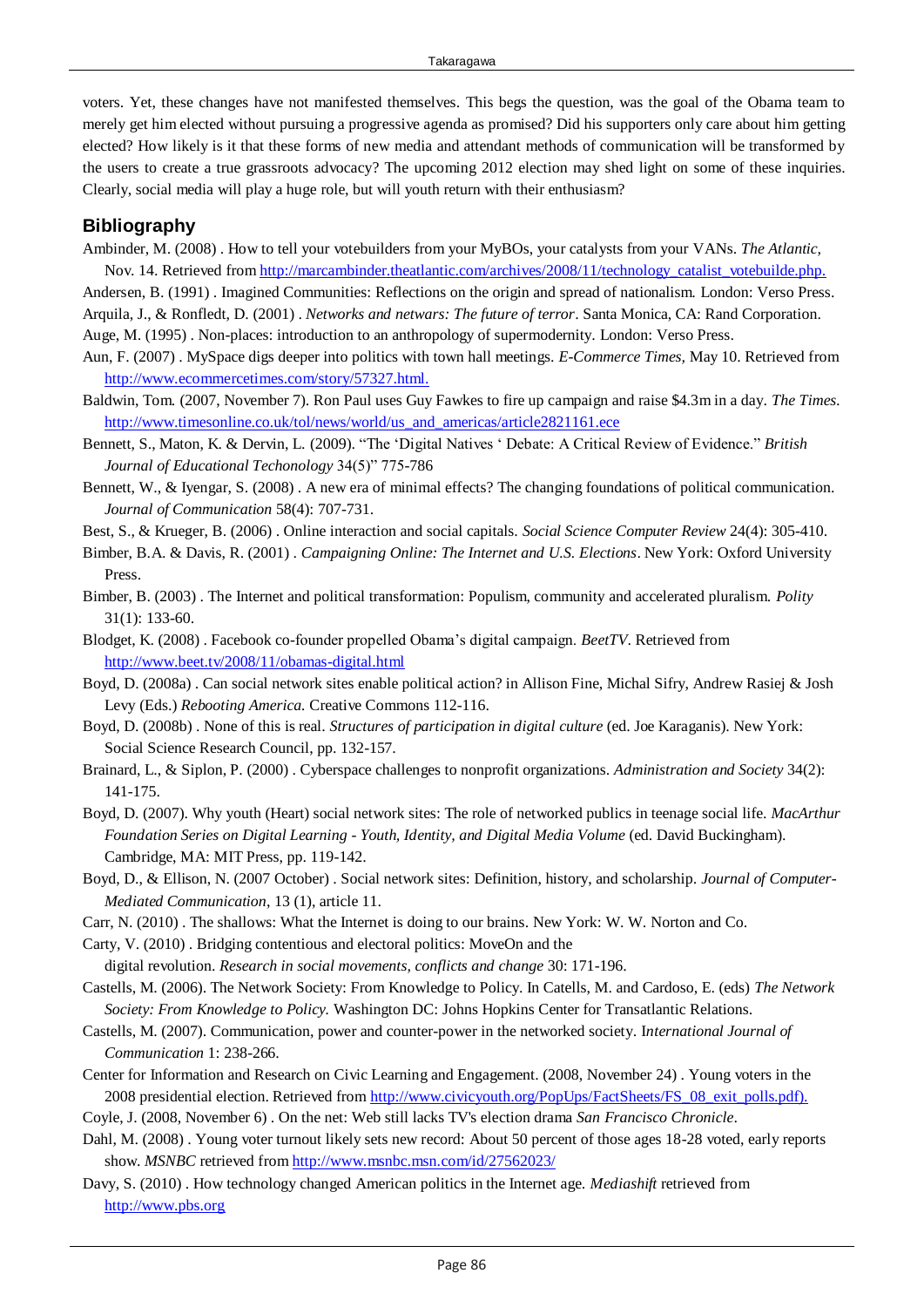- Delany, C. (2009) . Learning from Obama: Lessons for online communication in 2009 and beyond. *E-Politics*, August. Retrieved from<http://www.epolitics.com/learning-from-obama.pdf.>
- Dodson, S., & Hammersley, B. (2003, December 18) . The web's candidate for president. *The Guardian,* Retrieved from <http://www.guardian.co.uk/media/2003/dec/18/newmedia.uselections2004>

Drehle, D. V. (2008, January 4) . Obama's youth vote triumph. *Time Magazine*. pp. 15-17.

- Dreier, P. (2009). Organizing in the Obama years: A progressive moment or a new progressive era?" *COMM-ORG: The On-Line Conference on Community Organizing and Development.* Available at [http://comm](http://comm-org.wisc.edu/papers2009/dreier.htm#ntroduction)[org.wisc.edu/papers2009/dreier.htm#ntroduction.](http://comm-org.wisc.edu/papers2009/dreier.htm#ntroduction)
- Earl, J. & Kimport, K. (2011) *Digitally Enabled Social Change: Activism in the Internet Age.* Cambridge, MA and Boston: MIT Press.
- Edelman. (2009) . The social pulpit: Barack obama's social media toolkit. Retrieved from [http://www.edelman.com.](http://www.edelman.com/)
- Ellison, N.B., Steinfeld, C., & Lampe, C. (2007) . The benefits of facebook ‗friends:' Social capital and college students' use of online social network sites. *Journal of Computer-Mediated Communication.* 12(4).
- Eickelman, Dale F. & Anderson, Jon W. (1999) *New Media in the Muslim World: The Emerging Public Sphere.* Bloomington: University of Indiana Press.
- Future Majority. (2008) . Youth vote (Ages 18-29) support in presidential elections. Retrieved from <http://www.futuremajority.com/>
- Garrett, K. (2006) . Protest in an information society: A review of literature on social movements and new ICTs. *Information, Communication and Society* 9(2): 202-224.
- Goffman, E., Holland, S., & Harpin, J. (2008) . Its only MySpace': Teenagers and social networking online. *Rethinking Relationships in a Small World.* Samantha Holland (ed) New York: Peter Lang.
- Goldberg, J. (2008, September 1) . Idle youth vote. *National Review,* Retrieved from [http://findarticles.com/p/articles/mi\\_m1282/is\\_16\\_60/ai\\_n28028537/](http://findarticles.com/p/articles/mi_m1282/is_16_60/ai_n28028537/)
- Habermas, J. (1989). *Structural Transformation of the Public Sphere*. Cambridge, MA: MIT Press.
- Habermas, J. (1993). Justification and application: Remarks on discourse ethics. Cambridge: Polity Press.
- Hampton, K. (2003) . Grieving for a lost network: Collective activism in a wired suburb. *The Information of Society* 19(5): 417-28.
- Harvey, D. (1998) . *The Chiapas rebellion: The struggle for land and democracy*. Durham, NC: Duke University Press.
- Heaney, M., & Rojas, F. (2007) . Partisans, nonpartisans, and the antiwar movement in the United States. *American Politics Research* 35: 431-464.
- Hesseldahl, A., McMillan, D. and Kharif , O. (2008) . The vote: A victory for social media: Too. *BusinessWeek,*  November 5, p. 15.
- Hindman, M. (2007) . Open-source politics reconsidered: Emerging patterns in online political participation. In Viktor Mayer-Schonberger & David Lazer (Eds.) *Governance and Information Technology: From Electronic Government to Information Government,* (pp. 143-170). Cambridge, MA: MIT Press.
- Howard, P. (2006) . *New Media Campaigns and the Managed Citizen.* New York: Cambridge University Press.
- Jenkins, H. (2006) . *Convergence Culture.* New York: New York University Press.
- Kahn, R., & Kellner, D. (2003) . Interned subcultures and oppositional politics. In Muggleton, D. (ed.) *The Postsubculture Reader* (pp 299-314). London, UK: Berg Publishers.
- Katz, J., & Rice, R. (2002) . Social consequences of Internet use: Access, involvement and expression. Cambridge, MA: MIT Press.
- Kidd, D. (2003) . Indymedia: A new communications commons. In McCaughney, B. & Ayers, M. (eds.) *Cyberactivism: Online acts in theory and practice* (pp. 47-69). New York: Routledge.
- Kohut, A. (2008, January 11) . The Internet Gains in Politics. *Pew Internet & American Life Project.* Retrieved from [http://www.pewInternet.org/PPF/r/234/report.](http://www.pewinternet.org/PPF/r/234/report)
- Kollock, P., & Smith, M. (1999) . The sociology of cyberspace: Social interaction and order in computer communities. Thousand Oaks, CA: Pine Forge Press.
- Kraut, R., Paterson, M., Kiesler, S., Lundmark, V., Ukopadtyah, R., & Scheller, W. (1998). Internet paradox: A social technology that reduces social involvement and psychological well-being? Pittsburg, PA: Carnegie Mellon University.
- Kreiss, D. (2009) . Institutional contexts of use of new media in electoral politics: From Howard Dean to Barack Obama," presented at the sessions "Democracy 2.0? Participation and politics in new media," American Sociological *Association Annual Meeting*, San Francisco, California. August 11, 2009.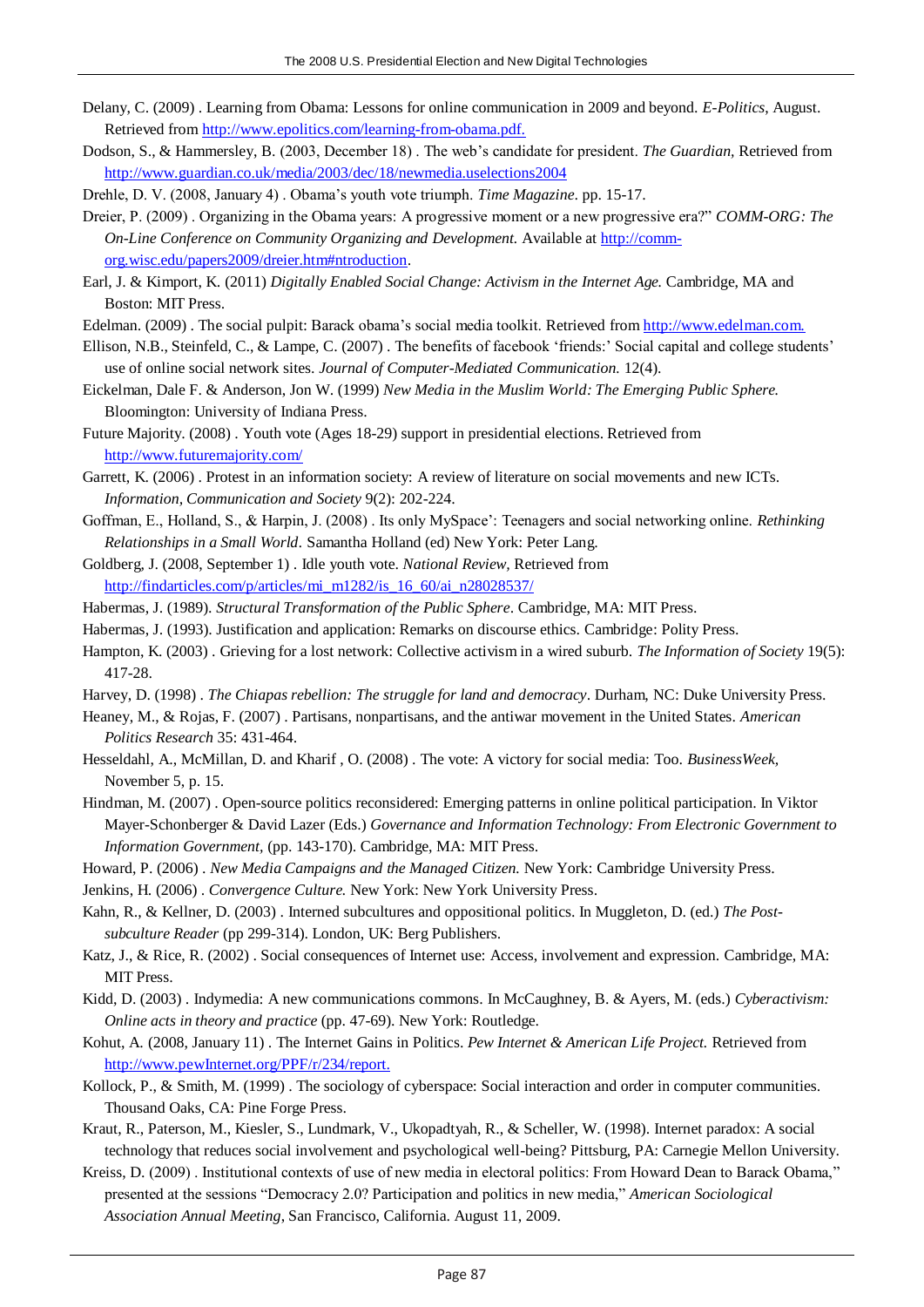- Langman, L. (2005) . From virtual public spheres to global justice: A critical theory of international social movements. *Sociological Theory* 23(1): 42-74.
- Lawrence, J. (2008, May 6) . Young voters poised to be an election force. *USA Today.* p. 1A.
- Liasson, M. (2008, November 12) . Obama looks to harness grass-roots support. *NPR*. Retrieved from <http://www.npr.org/templates/story/story.php?storyId=96886703>
- Lievrouw, L., & Livingstone, S. (2006) . Handbook of new media: Social shaping and social consequences of ICTs. London, UK: Sage.
- Liu, A., Ruiz, S., DeAngelo. L., & Pryor,J. (2009) . *Findings from the 2008 administration of the College Senior Survey (CSS): national aggregates.* Los Angeles: Higher Education Research Institute, UCLA.
- Lutz, M. (2009) . The social pulpit: Barack Obama's social media toolkit. *Edelman.* Retrieved from [http://www.edelman.com/image/insights/content.](http://www.edelman.com/image/insights/content)
- Malinowski, B . (1923) "The problem of meaning in primitive languages", in: Ogden, C. & Richards, I., *The Meaning of Meaning*. London: Routledge.
- Mann, M. (2003) . *The Global Transformation Reader*, Hert, D. & McGrew, A. (eds). Cambridge, MA: Polity Press: 136- 147.
- McAdam, D., Tarrow, S., & Tilly, C. (2001). *Dynamics of Contention.* Cambridge: Cambridge University Press.
- McGinnis, J. (1988) . *The Selling of the President.* Penguin: New York.
- McLoughlin, C., & Lee, M. J.W. (2007) . Social software and participatory learning: Pedagogical choices with technology affordances in the web 2.0 era. *ASCILITE.* Retrieved from<http://academic.research.microsoft.com/Paper/10952454>
- Meikle, G. (2002) . Future Active: Media Access and the Internet. New York: Routledge.
- Mejias, U. (2005) . A nomad's guide to learning the social software. *The Knowledge Tree*, Edition 7, November 2005. Retrieved from [http://knowledgetree.flexiblelearning.net.au/edition07/html/la\\_mejias.html](http://knowledgetree.flexiblelearning.net.au/edition07/html/la_mejias.html)
- Melucci, A. (1996) . *Challenging Codes of Collective Action in the Information Age*. Cambridge, MA: Cambridge University Press.
- Nie, N., & Erbring, L. (2000, February 17) . Internet and Society. *Stanford Institute for the Quantitative Study of Society.* Retrieved from [http://www.stanford.edu/group/siqss/Press\\_Release/Preliminary\\_Report.pdf](http://www.stanford.edu/group/siqss/Press_Release/Preliminary_Report.pdf)
- Nipp, J. (2004) . The queer sisters and its electronic bulletin board: A study of the Internet for social movement mobilization. In Van De Donk, W., Loader, B., Nixon, P., & Rucht, D. (Eds.) *Cyberprotest: New media, citizens and social movements.* (Pp. 233-258). New York: Routledge.
- Norris, P. (2000) *A virtuous circle: political communications in postindustrial societies*
- *Organizing for America*. (2007). Obama campaign to launch generation Obama. *BarackObama.com.* Retrieved from [http://www.barackobama.com/2007/08/22/obama\\_campaign](http://www.barackobama.com/2007/08/22/obama_campaign)
- Pew Research for People and the Press. (2011, January 4) Internet Gains on Television as Public's Main News Source: More Young People Cite Internet than TV. Retrieved from http://pewresearch.org/pubs/1844/poll-main-sourcenational-international-news-Internet-television-newspapers
- Pickerill, J. (2003) . *Cyberprotest: Environmental activism.* New York: Manchester University Press.
- Poster, M. (1995) . *Second media age.* Cambridge, MA: Polity Press.
- Putnam, R. (2000). *Bowling Alone: The Collective Collapse and Renewal of Community*. New York: Simon and Schuster.
- Rainie, L., Horrigan, J., & Cornfield, M. (2005, March 6). The Internet and campaign 2004. *Pew Internet & American life project,* Retrieved from [http://www.pewInternet.org/Reports/2005/The-Internet-and-Campaign-2004.aspx](http://www.pewinternet.org/Reports/2005/The-Internet-and-Campaign-2004.aspx)
- Rasiej, A., & Sifry, M. (2008) . The web: 2008's winning ticket. Retrieved from <http://dyn.politico.com/rintsory.cfm?uuid=8D4A3BBC>
- Rawlinson, L. (2008) . Will the 2008 USA election be won on Facebook? *CNN*. Retrieved from [http://www.cnn.com/2007/TECH/05/01/election.facebook/index.html.](http://www.cnn.com/2007/TECH/05/01/election.facebook/index.html)
- Rice, A. (2003) . The use of blogs in the 2004 presidential election. Retrieved from [http://www.campaignsonline.org//reports/blog.pdf.](http://www.campaignsonline.org/reports/blog.pdf)
- Ruffini, P. (2008, July 4) . How revolutionary is Obama´s anti-FISA group? *The Next Right.* Retrieved from [http://www.thenextright.com/patrick-ruffini/how-revolutionary-is-obamas-anti-fisa-group.](http://www.thenextright.com/patrick-ruffini/how-revolutionary-is-obamas-anti-fisa-group)
- Ruggeri, A. (2008) . Young voters powered obama's victory while shrugging off slacker image. *US News and World Report Online*. Posted November 6, 2008, retrieved from [http://www.usnews.com/.](http://www.usnews.com/)
- Rushkoff, D., & Smith, J. (2008) . Final facebook election day stats: Virtual gifts make a big splash. *Inside Facebook* retrieved from [http://www.insidefacebook.com/2008/11/06/final-facebook-election-day-stats-virtual-gifts-make-a-big](http://www.insidefacebook.com/2008/11/06/final-facebook-election-day-stats-virtual-gifts-make-a-big-splash/)[splash/.](http://www.insidefacebook.com/2008/11/06/final-facebook-election-day-stats-virtual-gifts-make-a-big-splash/)